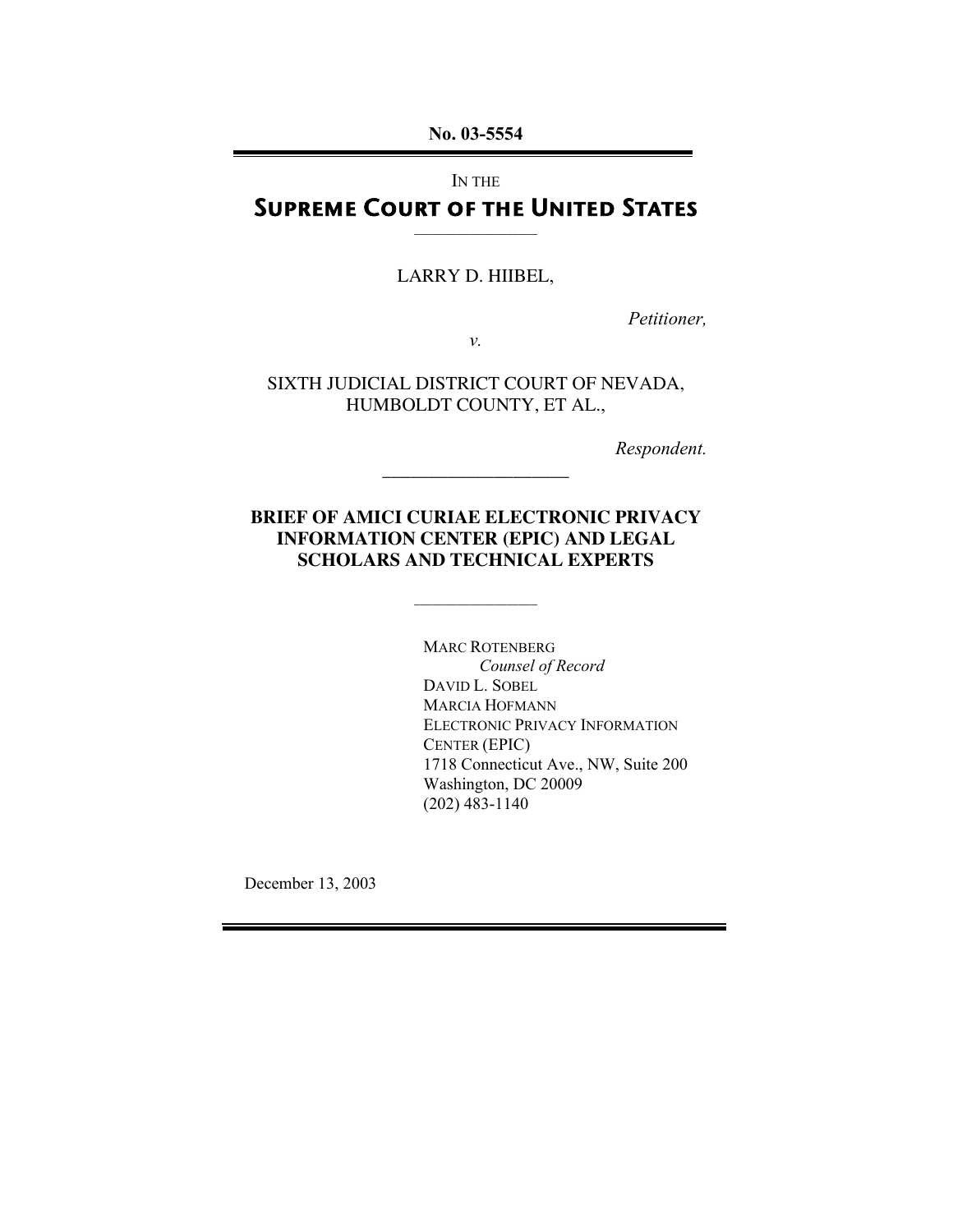# TABLE OF CONTENTS

|                 | I. THE NATIONAL CRIME INFORMATION CENTER 6            |  |
|-----------------|-------------------------------------------------------|--|
| A.              |                                                       |  |
| Β.              | Ongoing Concerns About NCIC Record Accuracy 7         |  |
|                 | <b>II. THE MULTI-STATE ANTI-TERRORISM INFORMATION</b> |  |
|                 |                                                       |  |
| A.              |                                                       |  |
| B.              | Privacy Concerns Have Led States to Withdraw          |  |
|                 |                                                       |  |
| $\mathcal{C}$ . | <b>MATRIX Data Will Be Available to Police</b>        |  |
|                 |                                                       |  |
|                 | <b>III. DRIVER AND VEHICLE INFORMATION DATABASE</b>   |  |
|                 |                                                       |  |
| A.              | DAVID is Readily Accessible to Law Enforcement        |  |
|                 |                                                       |  |
| <b>B.</b>       | The DAVID System Raises Substantial Privacy           |  |
|                 |                                                       |  |
|                 | <b>IV. TRANSPORTATION WORKERS IDENTIFICATION</b>      |  |
|                 |                                                       |  |
|                 |                                                       |  |
| $A_{\cdot}$     |                                                       |  |
| $\mathbf{B}$ .  | Missing Privacy Impact Assessment 28                  |  |
| C.              | Dramatic Expansion of US-VISIT  29                    |  |
|                 |                                                       |  |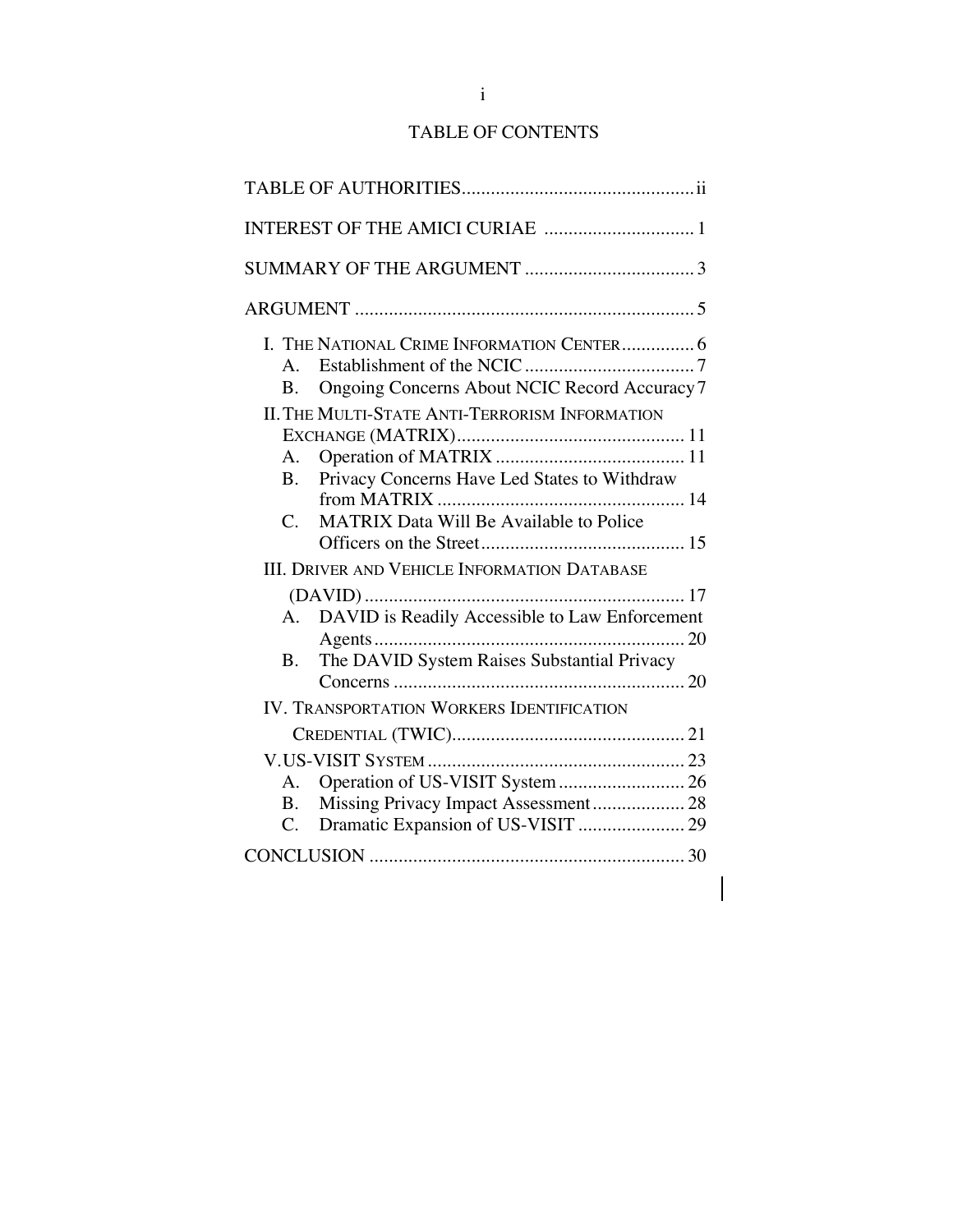## **TABLE OF AUTHORITIES**

#### **Cases**

| Arizona v. Evans, 514 U.S. 1 (1995) 3, 7, 8                                                           |
|-------------------------------------------------------------------------------------------------------|
| Reno v. Condon, 528 U.S. 141 (2000) 21                                                                |
| Sultaan Lakia Myke Freeman v. Florida Dep't of Highway<br>Safety and Motor Vehicles, No. 2002-CA-2828 |
| Terry v. Ohio, 392 U.S. 1 (1968) 4, 9, 10                                                             |
|                                                                                                       |

### **Statutes**

Illegal Immigration Reform and Immigrant Responsibility Act of 1996, Pub. L. No. 104-208, 110 Stat. 3009-546 (1996) (codified as amended at 8 U.S.C. § 1221 (1996)) . . . . . . . . 24

Immigration and Naturalization Service Data Management Improvement Act of 2000, Pub. L. No. 106-215, 114 Stat. 337 (2000) (codified as amended at 8 U.S.C. § 1365a (2000)) . . . . . . . . . . . . . . . . . . . . . . . . . . . . . . . . . . . . 24

| Visa Waiver Permanent Program Act, Pub. L. No. 106-396,<br>114 Stat. 1637 (2000) (codified as amended at $8 \text{ U.S.C. }$ §<br>$1187 (2002)) \ldots \ldots \ldots \ldots \ldots \ldots \ldots \ldots \ldots \ldots \ldots \ldots 27$ |
|-----------------------------------------------------------------------------------------------------------------------------------------------------------------------------------------------------------------------------------------|
| Aviation and Transportation Security Act, Pub. L. No. 107-<br>71, 115 Stat. 272 (2001) (codified as amended at 49 U.S.C. §                                                                                                              |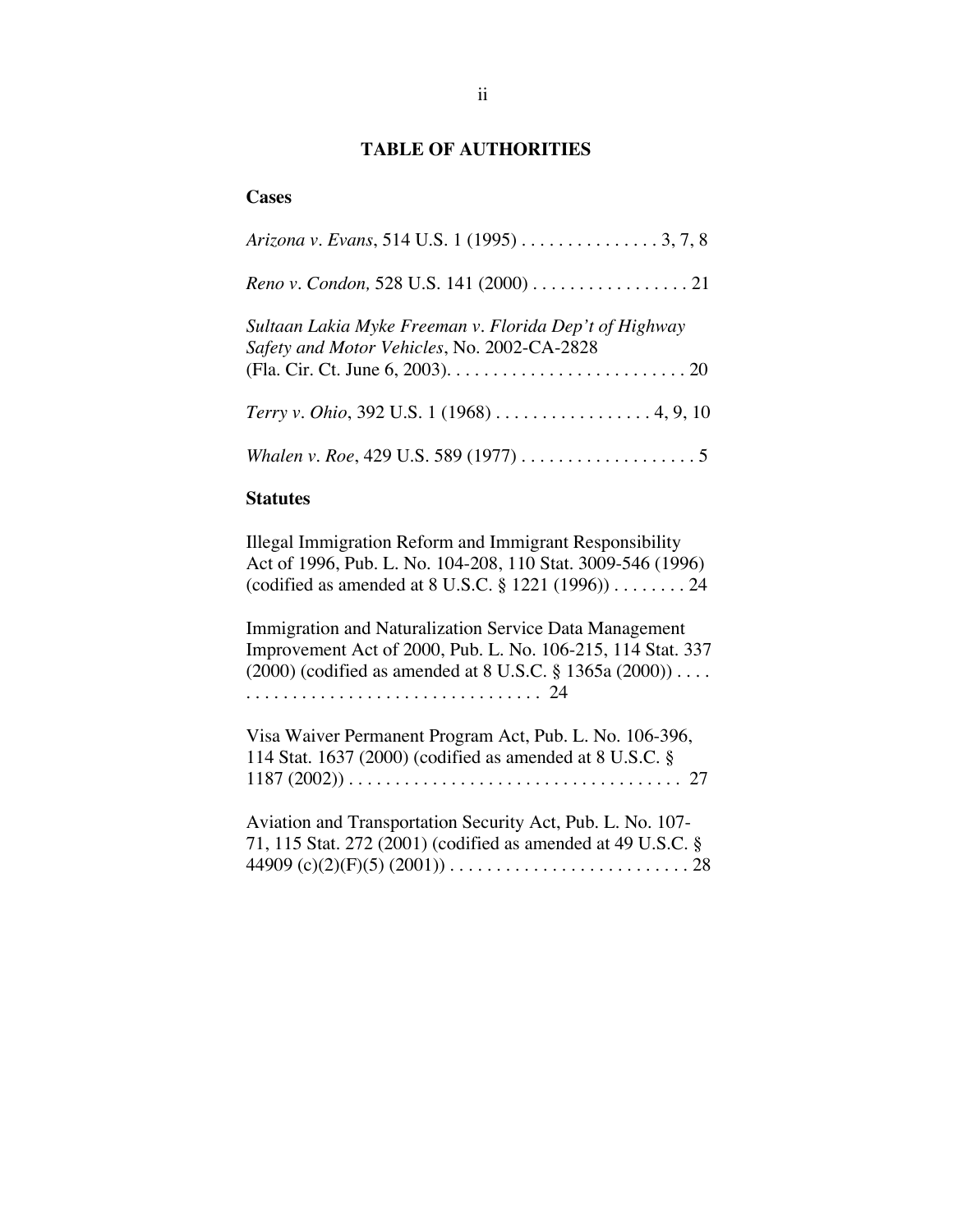| Electronic Government Act of 2002, Pub. L. No. 107-347,<br>Title II, 116 Stat. 2910 sec. 208 (2002) (codified as amended |
|--------------------------------------------------------------------------------------------------------------------------|
|                                                                                                                          |
|                                                                                                                          |
|                                                                                                                          |
| $8 U.S.C. \S 1221(c) \ldots \ldots \ldots \ldots \ldots \ldots \ldots \ldots \ldots \ldots \ldots \ldots 26$             |
|                                                                                                                          |
| Uniting and Strengthening America by Providing Appropriate<br>Tools to Intercept and Obstruct Terrorism Act of 2001,     |
|                                                                                                                          |
|                                                                                                                          |
| Enhanced Border Security and Visa Entry Reform Act of<br>2002, Pub. L. No. 107-173 (2002) (codified as amended at 8      |
|                                                                                                                          |
|                                                                                                                          |
|                                                                                                                          |
| Driver's Privacy Protection Act of 1994, 18 U.S.C. §§ 2721-                                                              |
|                                                                                                                          |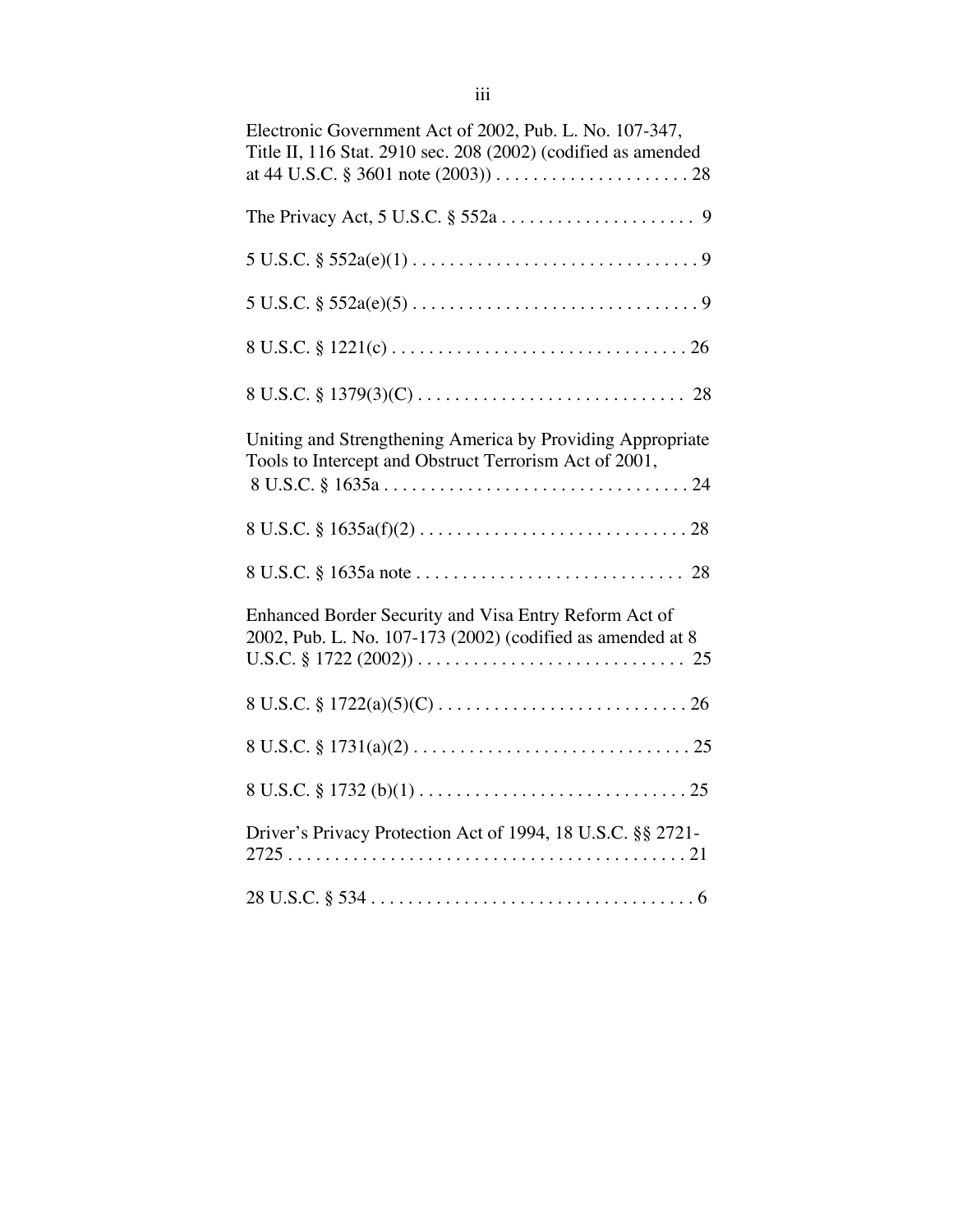#### **Administrative Materials**

| Privacy Act of 1974; Implementation, 68 Fed. Reg.                 |
|-------------------------------------------------------------------|
| 14140 (March 24, 2003) (codified at 28 C.F.R. pt. 16) $\dots$ . 9 |
|                                                                   |
| Transportation Worker Identification Credentialing (TWIC)         |
| System, 68 Fed. Reg. 49496 (Aug. 18, 2003) 21, 22, 23             |
|                                                                   |
|                                                                   |

### **Miscellaneous Sources**

Press Advisory, Thurbert Baker, Ga. Attorney General, Attorney General Baker Declares Transfer of Driver information to MATRIX Database Illegal (Oct. 20, 2003) *at* http://www.state.ga.us/ago/press/press.cgi?prfile= PR.20031020.01 . . . . . . . . . . . . . . . . . . . . . . . . . . . . 12, 14, 15

Bureau of Justice Statistics, *Report of the National Task Force on Privacy, Technology and Criminal Justice Information*, NCL 187669 (Aug. 2001) *available at* http://www.ojp.usdoj.gov/bjs/pub/pdf/rntfptcj.pdf . . . . . . . . 6

Bureau of Justice Statistics, *Use and Management of Criminal History Record Information: A Comprehensive Report, 2001 Update*, NCJ 187670 (Dec. 2001), *available at* http://www.ojp.usdoj.gov/bjs/pub/ascii/umchri01.txt . . . . .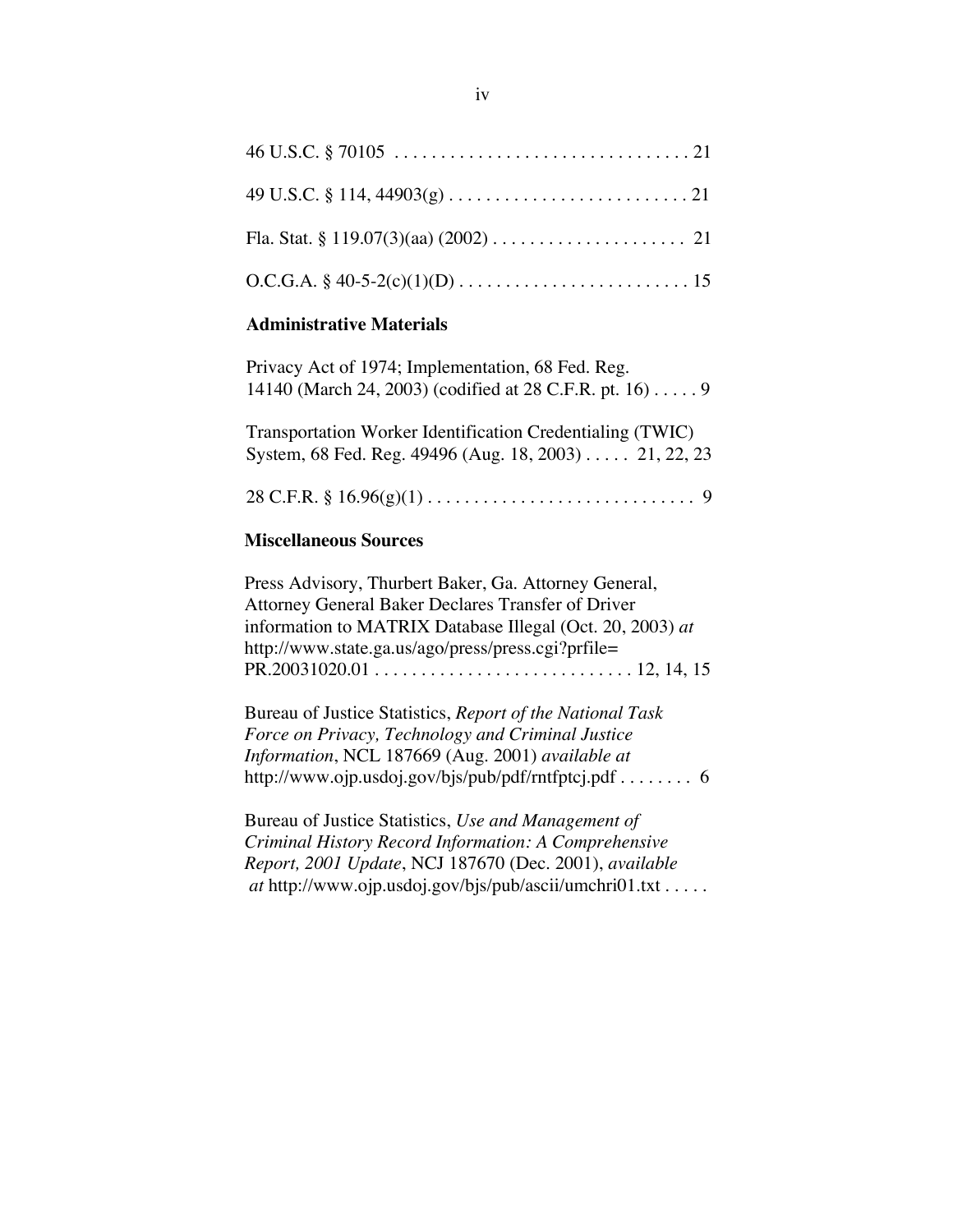| Criminal and Juvenile Justice Information Systems (CJIS)<br>Council, Minutes of Meeting (Feb. 28, 2003) at<br>http://www.fdle.state.fl.us/CJJISCouncil/minutes/FINAL%20                                                                                                                                                                                                |
|------------------------------------------------------------------------------------------------------------------------------------------------------------------------------------------------------------------------------------------------------------------------------------------------------------------------------------------------------------------------|
| Data Mining: Current Applications and Future Possibilities.<br>Hearing before the House Subcomm. on Tech., Info. Policy,<br>Intergovernmental Relations and the Census, Comm. on Gov't<br>Reform, 108th Cong. (2003) (testimony of Honorable Paula B.<br>Dockery, Fl. State Senator), at http://reform.house.gov/<br>UploadedFiles/Dockery.pdf $\ldots$ 14, 15, 16, 17 |
| Press Release, Dep't of Homeland Security, DHS Unveils<br>Technology for US-VISIT Entry and Exit Procedures (Oct.<br>28, 2003) <i>available at</i> http://www.useu.be/<br>Categories/Justice%20and%20Home%20Affairs/Oct2803                                                                                                                                            |
| Press Release, Dep't of Homeland Security, US-VISIT Fact<br>Sheet (Oct. 28, 2003) available at http://www.dhs.gov/                                                                                                                                                                                                                                                     |
| Dep't of Homeland Security, US-VISIT Q&As, available at<br>http://www.dhs.gov/interweb/assetlibrary/<br>USVISIT_QnA_102703.pdf       25, 26, 27                                                                                                                                                                                                                        |
| FDLE Commissioner James Moore, Remarks to Fla. Sheriffs<br>Winter Conference (Jan. 26, 2003) at<br>http://www.fdle.state.fl.us/publications/speeches/20030126                                                                                                                                                                                                          |
| FDLE Commissioner James Moore, Remarks to Information<br>Processing Interagency Conference (March 4, 2003) at<br>http://www.fdle.state.fl.us/publications/speeches/20030304_g                                                                                                                                                                                          |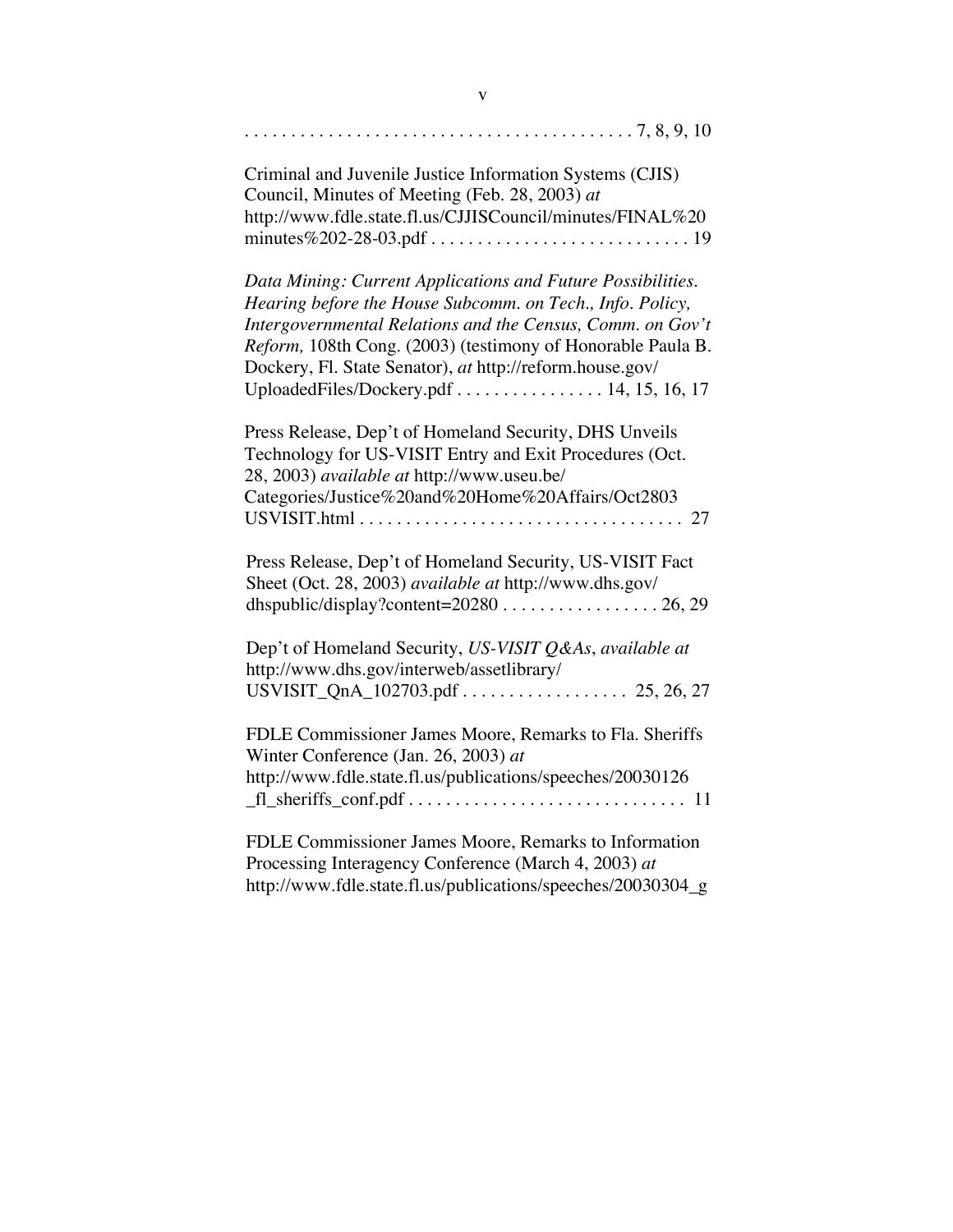| Press Release, Federal Bureau of Investigation (July 15,<br>1999) at http://www.fbi.gov/pressrel/pressrel99/ncic2000.htm<br>$\ldots 6$                                                                                          |
|---------------------------------------------------------------------------------------------------------------------------------------------------------------------------------------------------------------------------------|
| Fla. Dep't of Highway Safety and Motor Vehicles, DHSMV<br>Data Warehouse, at http://casey.hsmv.state.fl.us/intranet/                                                                                                            |
| Fla. Dep't of Highway Safety and Motor Vehicles, DAVID<br>Brochure, at http://casey.hsmv.state.fl.us/intranet/ddl/                                                                                                              |
| Fla. Dep't of Highway Safety and Motor Vehicles, Drivers<br>License Homepage, at http://casey.hsmv.state.fl.us/                                                                                                                 |
| Fla. Dep't of Law Enforcement, Successful use of technology<br>to improve public safety: CJNet at http://www.fdle.state.fl.us/<br>Publications/tech_success_stories/cjnet.htm 18                                                |
| Fla. Highway Patrol, Laptop Gives Trooper the Edge, at<br>http://www.fhp.state.fl.us/html/photogallery/                                                                                                                         |
| General Accounting Office, Information Technology:<br>Homeland Security Needs to Improve Entry Exit System<br>Expenditure Planning, GAO-03-563 (June 9, 2003) 28                                                                |
| General Accounting Office, Homeland Security: Risks Facing<br>Key Border and Transportation Security Program Need to be<br>Addressed, GAO-03-1083 (Sept. 2003), available at<br>http://www.gao.gov/new.items/d031083.pdf 24, 26 |
| Ariel Hart, National Briefing: South: Georgia Pulling Out of                                                                                                                                                                    |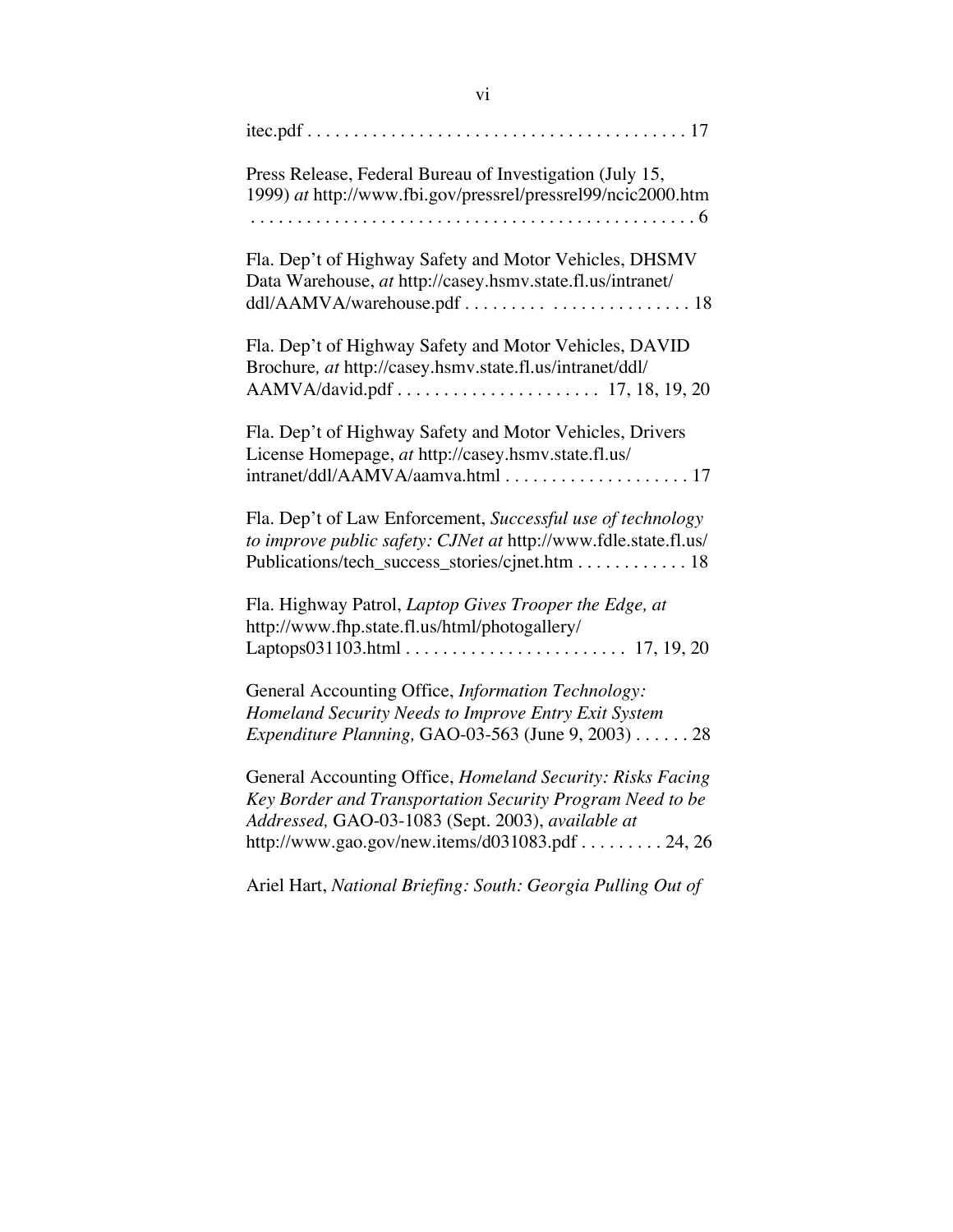| Terror Database, N.Y. Times, Oct. 23, 2003, available at<br>http://query.nytimes.com/gst/fullpage.html?res=950DE1D617<br>31F930A15753C1A9659C8B6314, 15                                                                                                           |
|-------------------------------------------------------------------------------------------------------------------------------------------------------------------------------------------------------------------------------------------------------------------|
| Lisa Hopkins, FDLE Planning Consultant, General Services<br>Agency, "Florida's Success at Interagency Information<br>Fusion for Domestic Security" at http://www.gsa.gov/<br>cm_attachments/GSA_PUBLICATIONS/13-<br>FloridaDomestic_R2C-k56_0Z5RDZ-i34K-pR.htm 13 |
| Institute of Intergovernmental Research, MATRIX Home, at                                                                                                                                                                                                          |
| Institute for Intergovernmental Research, MATRIX Overview,<br>at http://www.iir.com/matrix/overview.htm 14, 19                                                                                                                                                    |
| Institute for Intergovernmental Research, MATRIX Program<br>Objectives #1, at http://www.iir.com/matrix/                                                                                                                                                          |
| Institute for Intergovernmental Research, MATRIX Program<br>Objectives #2, at http://www.iir.com/matrix/<br>objectives $2.htm \ldots \ldots \ldots \ldots \ldots \ldots \ldots \ldots \ldots \ldots \ldots 12$                                                    |
| Institute for Intergovernmental Research, MATRIX Program<br>Objectives #3, at http://www.iir.com/matrix/                                                                                                                                                          |
| Press Release, International Information Programs, U.S.<br>Dep't of State, New Entry-Exit System for Visitors to U.S.<br>Will Be Fast and Effective (Oct. 28, 2003) available at<br>http://usinfo.state.gov/topical/pol/terror/texts/                             |
| Vernon Keenan, Director of Ga. Bureau of Investigation,                                                                                                                                                                                                           |

*Safeguards Prevent Abuse of MATRIX*, Atlanta Journal-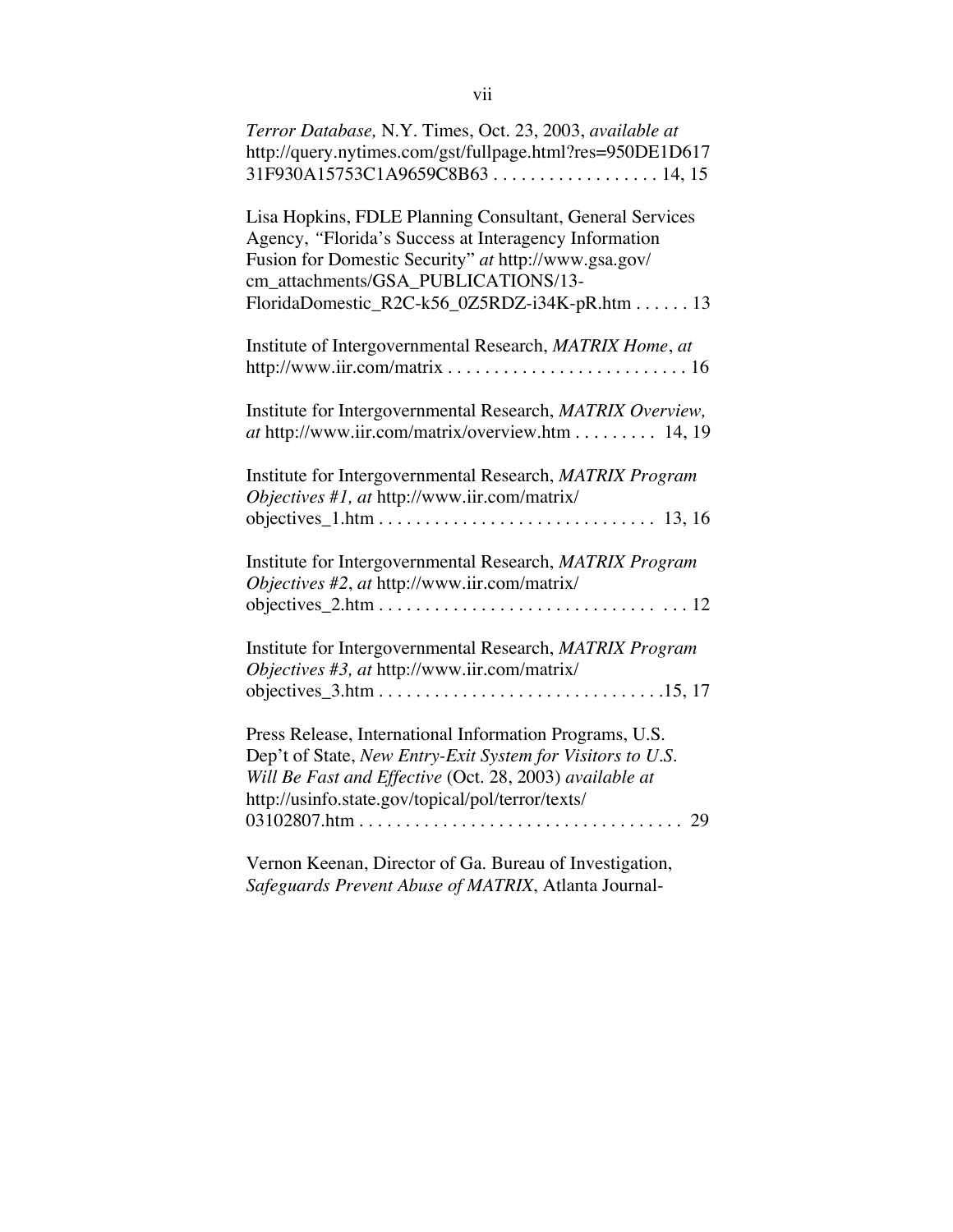| Constitution, Oct. 16, 2003, available at<br>http://www.ajc.com/opinion/content/opinion/1003/  16                                                                                                                                                                                       |
|-----------------------------------------------------------------------------------------------------------------------------------------------------------------------------------------------------------------------------------------------------------------------------------------|
| Susan Lambert, Director, Fla. Division of Drivers Licenses,<br>Connecting the Dotswith Integrated Services, Presentation<br>to American Association of Motor Vehicle Administrators at<br>http://casey.hsmv.state.fl.us/intranet/<br>ddl/AAMVA/AAMVAconf003ppt2000.ppt 18, 19, 20       |
| <b>MATRIX</b> and ATIX: Information Programs Developed in<br>Response to September 11, 2001, Ga. Homeland Security<br>Bulletin No. 20-03 (Ga. Office of Homeland Security), Aug.<br>1, 2003, at http://www.gahomelandsecurity.com/<br>bulletins/2003/August%2003/20-03%20August%201.pdf |
| Robert O'Harrow, Jr., U.S. Backs Florida's New<br>Counterterrorism Database, Wash. Post, Aug. 6, 2003. at A1                                                                                                                                                                            |
| Press Release, SeisInt, Inc., AccurInt Arms Law Enforcement<br>(undated) at http://www.accurint.com/images/law.pdf 13, 14                                                                                                                                                               |
| Press Release, Ga. Governor Sonny Perdue, Statement of<br>Governor Perdue Regarding the MATRIX Database (Oct. 21,<br>2003) at http://www.gov.state.ga.us/document.asp?doc=<br>$press/press279 \ldots \ldots \ldots \ldots \ldots \ldots \ldots \ldots \ldots \ldots \ldots 15$          |
| Security Credentials for Port Personnel Before the House<br>Committee on Transportation and Infrastructure,<br>Subcommittee on Coast Guard and Maritime Transportation,<br>107th Cong. (Feb. 13, 2002) (statement of Rear Admiral                                                       |
| Press Release, SeisInt, Inc., AccurInt Arms Law<br>Enforcement, at http://www.accurint.com/images/law.pdf<br>13                                                                                                                                                                         |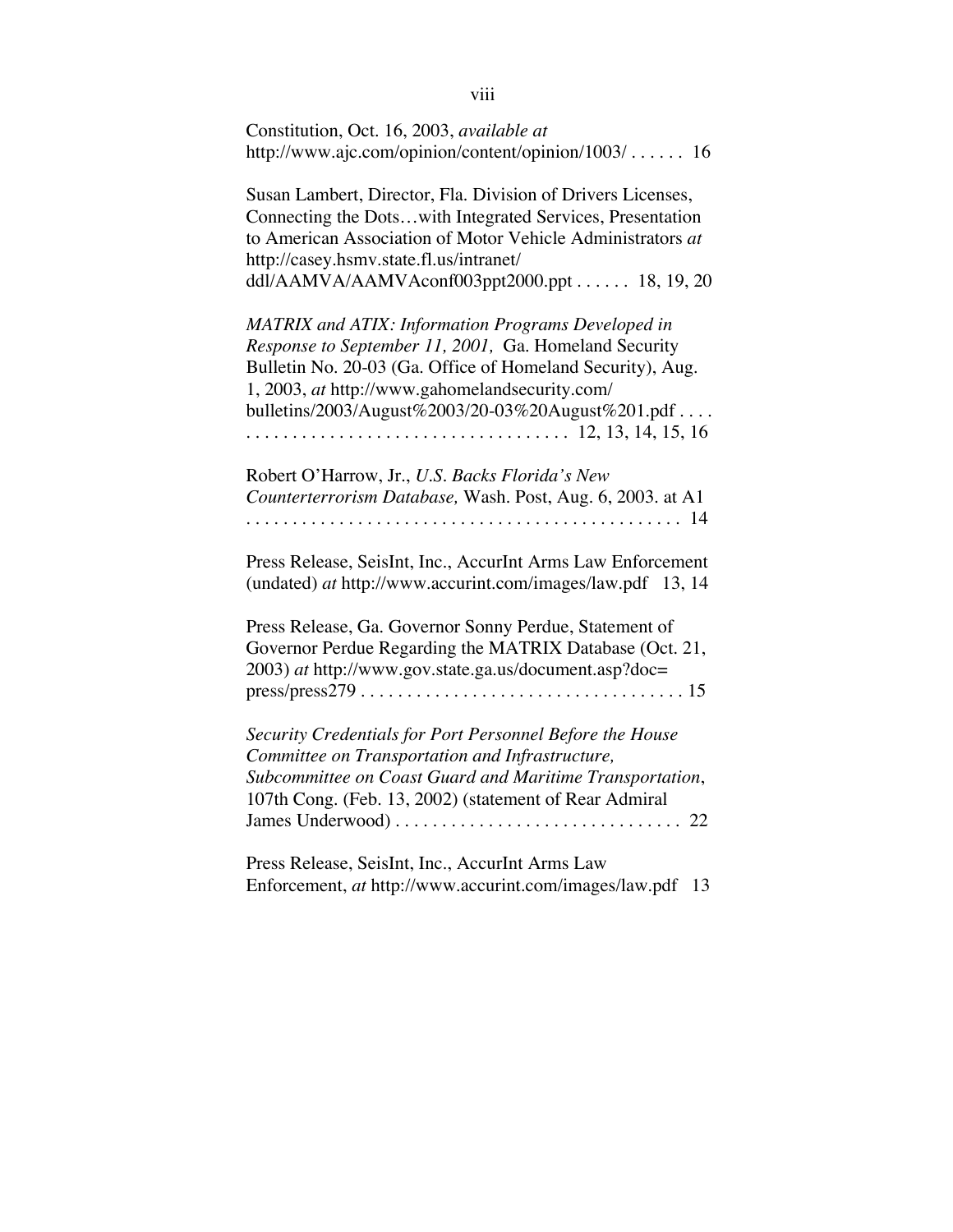| Press Release, Senate Committee on Governmental Affairs,    |
|-------------------------------------------------------------|
| DHS Violates Privacy Impact Requirements with US VISIT      |
| Technology (Dec. 4, 2003), available at                     |
| http://www.senate.gov/~gov_affairs/index.cfm?FuseAction=    |
| PressReleases.Detail&Affiliation=R&PressRelease id=599&     |
|                                                             |
| Transportation Safety Administration, Transportation Worker |
| Identification Credential (TWIC) Stakeholder Brief (July    |
|                                                             |
|                                                             |

Letter from Fla. Dep't of Law Enforcement Commissioner Guy Tunnel to Fla. Today Editorial Editor John Glisch (Oct. 30, 2003) *available at* http://www.fdle.state.fl.us/osi/ DomesticSecurity/1103/MATRIX.htm . . . . . . . . . . . . . . . . . 11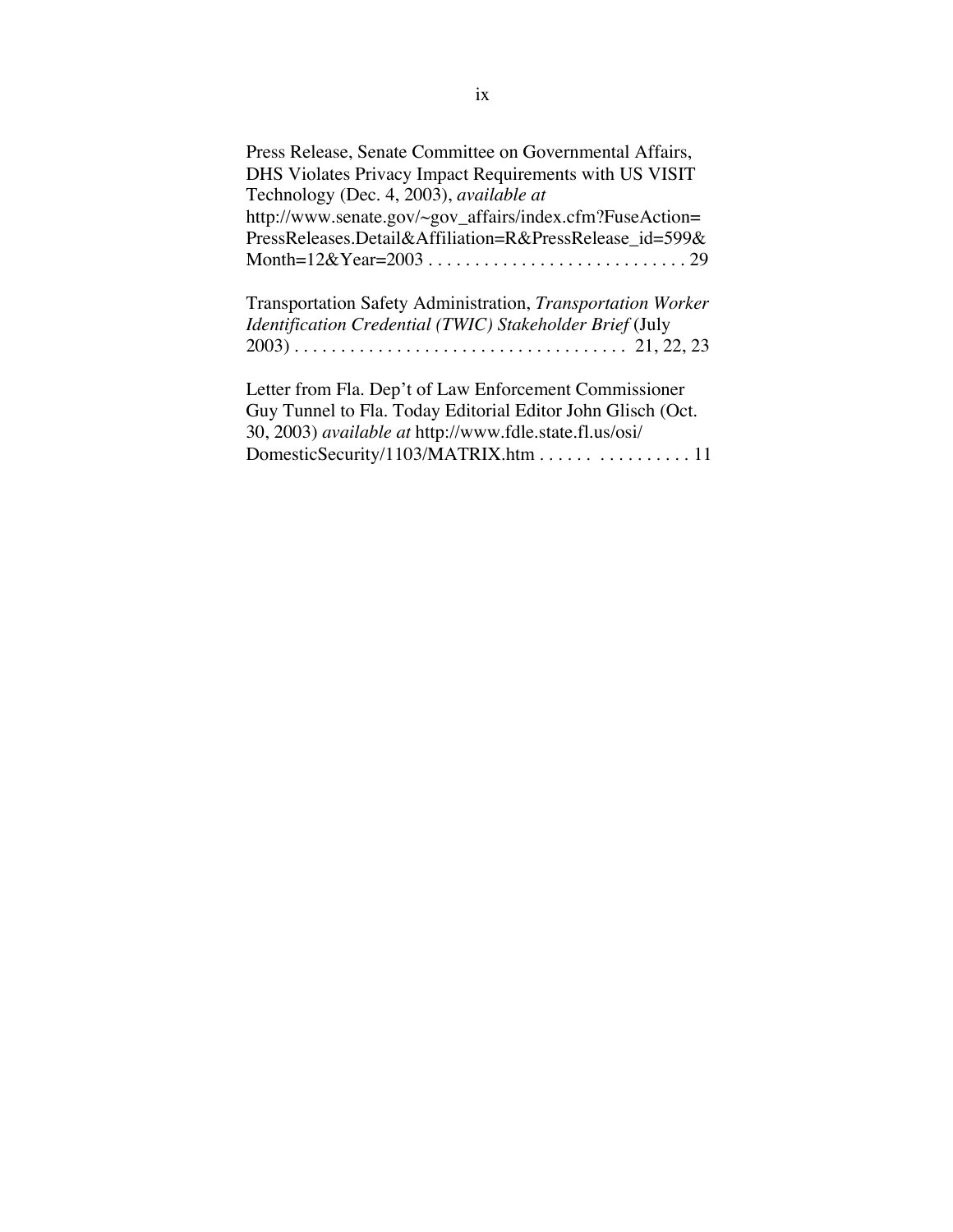### **INTEREST OF THE AMICI CURIAE** <sup>1</sup>

The Electronic Privacy Information Center ("EPIC") is a public interest research center in Washington, D.C. that was established in 19994 to focus public attention on emerging civil liberties issues. EPIC has participated as *amicus curiae* in numerous privacy cases, including *Doe v. Chao*, No. 02-1377 (2003), *Smith v. Doe*, 123 S. Ct. 1140 (2003), *Dep't. of Justice v. City of Chicago*, 123 S. Ct. 1352 (2003), *Watchtower Bible and Tract Soc'y of N.Y. Inc. v. Vill. of Stratton*, 536 U.S. 150 (2002), and *Reno v. Condon*, 528 U.S. 141 (2000).

Amici Legal Scholars and Technical Experts

Ann Bartow, Assistant Professor of Law, University of South Carolina School of Law

James Boyle, William Neal Reynolds Professor of Law, Duke University Law School

Oscar Gandy, Professor, Annenberg School of Communications

Jerry Kang, Visiting Professor of Law, Harvard Law School

Dr. Peter G. Neumann, Principal Scientist, SRI International Computer Science Laboratory

<sup>&</sup>lt;sup>1</sup> Letters of consent to the filing of this brief have been lodged with the Clerk of the Court pursuant to Rule 37.3. In accordance with Rule 37.6 it is stated that no monetary contributions were made for the preparation or submission of this brief, and this brief was not authored, in whole or in part, by counsel for a party. Law school students participating in the EPIC Internet Public Interest Opportunities Program (IPIOP) Munged Dolah, Tiffany A. Stedman, and Michael Trinh assisted in the preparation of the brief.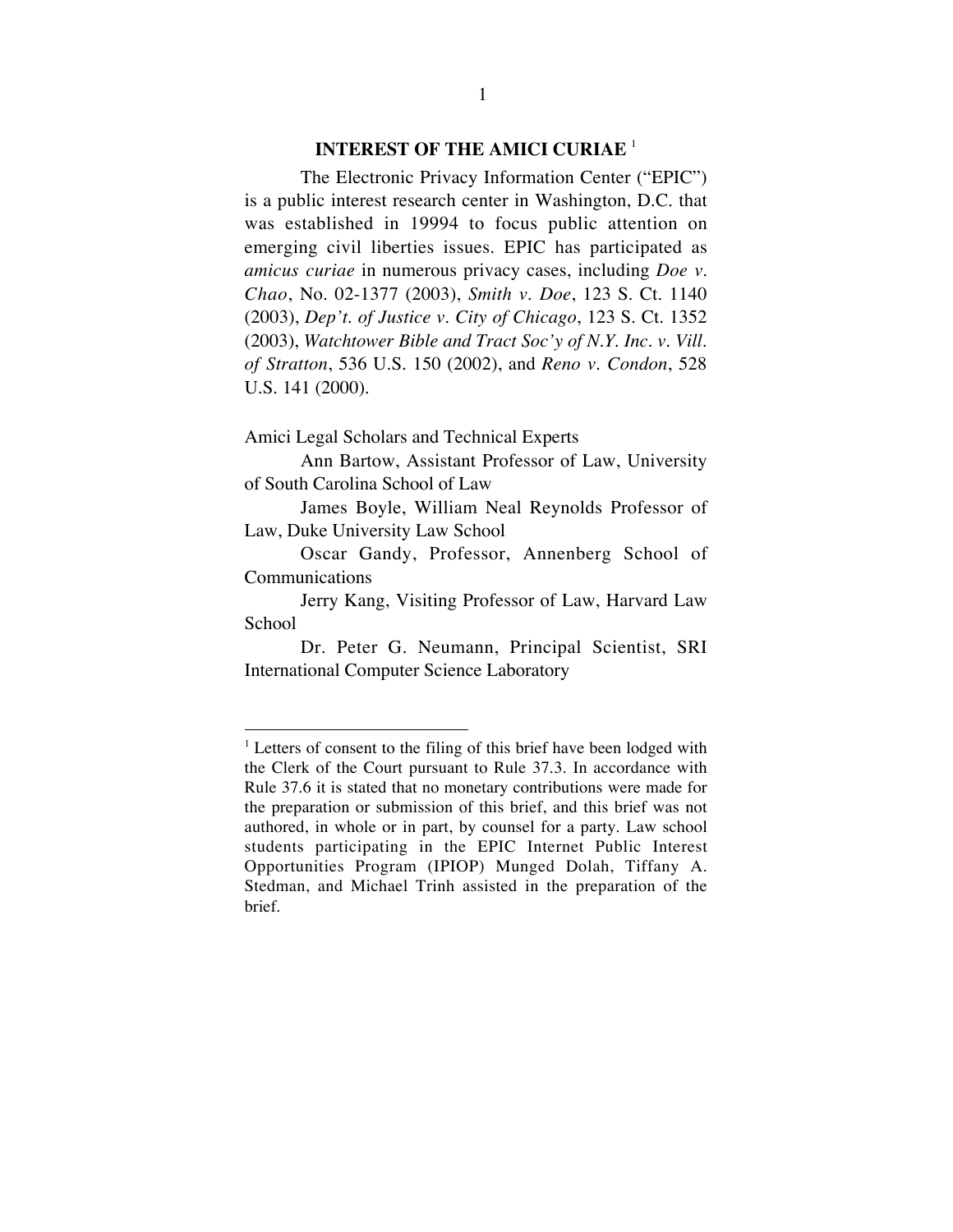Pamela Samuelson, Chancellor's Professor of Law and Information Management, University of California, Berkeley

Dr. Bruce Schneier, Chief Technical Office, Counterpaine Internet Security

Dr. Barbara Simons, Former President, Association for Computing Machinery

Robert Ellis Smith, Publisher, *Privacy Journal*

Daniel J. Solove, Visiting Associate Professor, George Washington University School of Law

(affiliations are for identification only)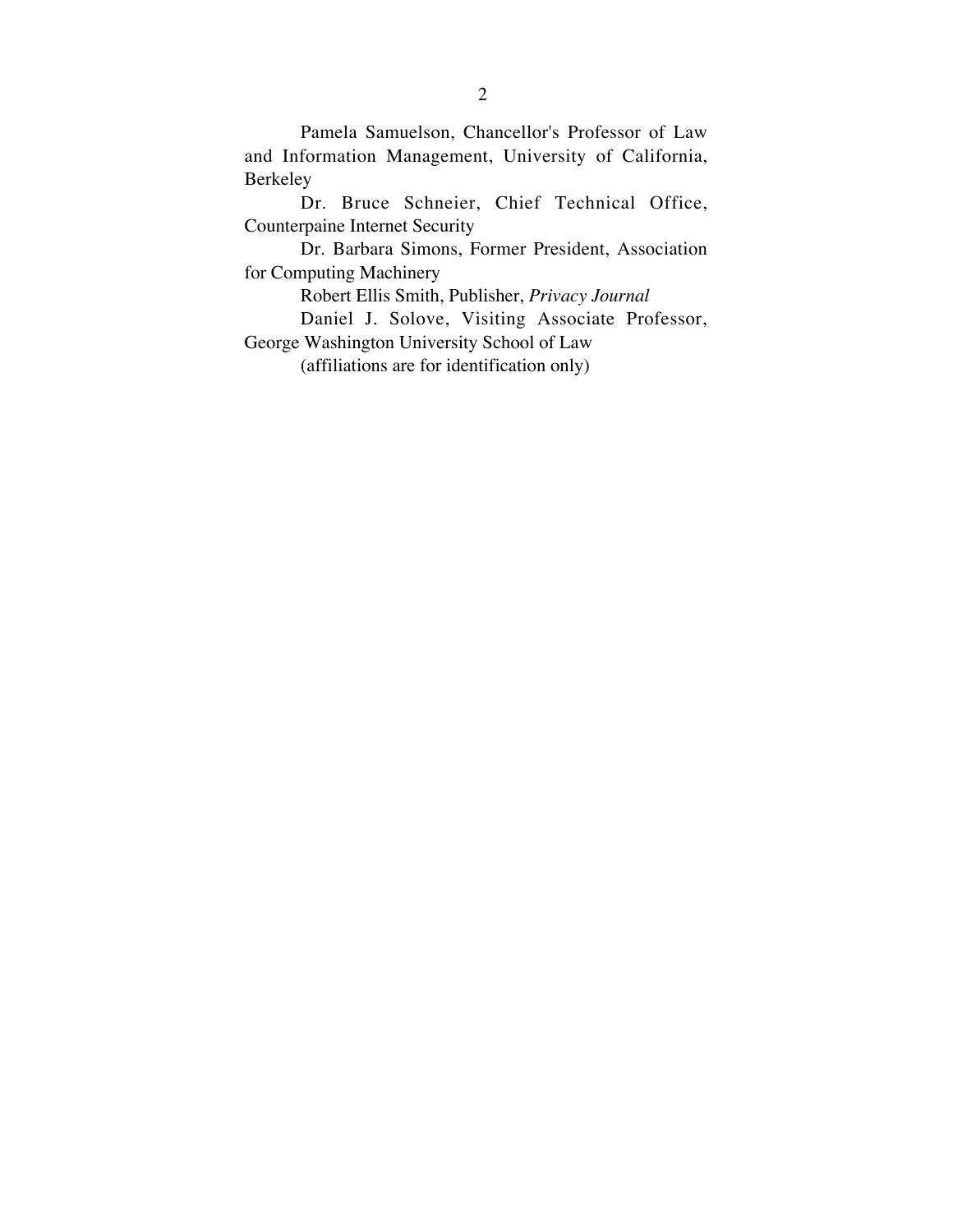#### **SUMMARY OF THE ARGUMENT**

A name is now no longer a simple identifier: it is the key to a vast, cross-referenced system of public and private databases, which lay bare the most intimate features of an individual's life. If any person can be coerced by the state to hand over this key to the police, then the protections of the Fourth and Fifth Amendments have been rendered illusory.

The compelled disclosure of personal identification is central to the Court's consideration of this case. Critical to understanding the full consequences of providing identifying information to the police in the modern era is a close examination of the government databases and legal authority that now exists in the United States. Today the police have the ability to peruse increasingly sophisticated computer databases containing information wholly unrelated to the reason for an initial police stop.

Information systems that are currently available to the police, or may soon become available, include the National Crime Information Center ("NCIC"), the Multi-State Anti-Terrorism Information Exchange ("MATRIX"), the United States Visitor and Immigrant Status Indicator Technology System ("US-VISIT"), the Driver And Vehicle Information Database ("DAVID"), and the Transportation Workers Identification Credential ("TWIC").

Routine police access to these systems present a range of potential problems. Specifically, the record inaccuracies in the NCIC have been further compounded by the recent decision of the Department of Justice to exempt the record system from the data quality requirements of the Privacy Act, even after the Court's opinion in *Arizona v. Evans*, 514 U.S. 1 (1995), which raised concern about police reliance on faulty data systems.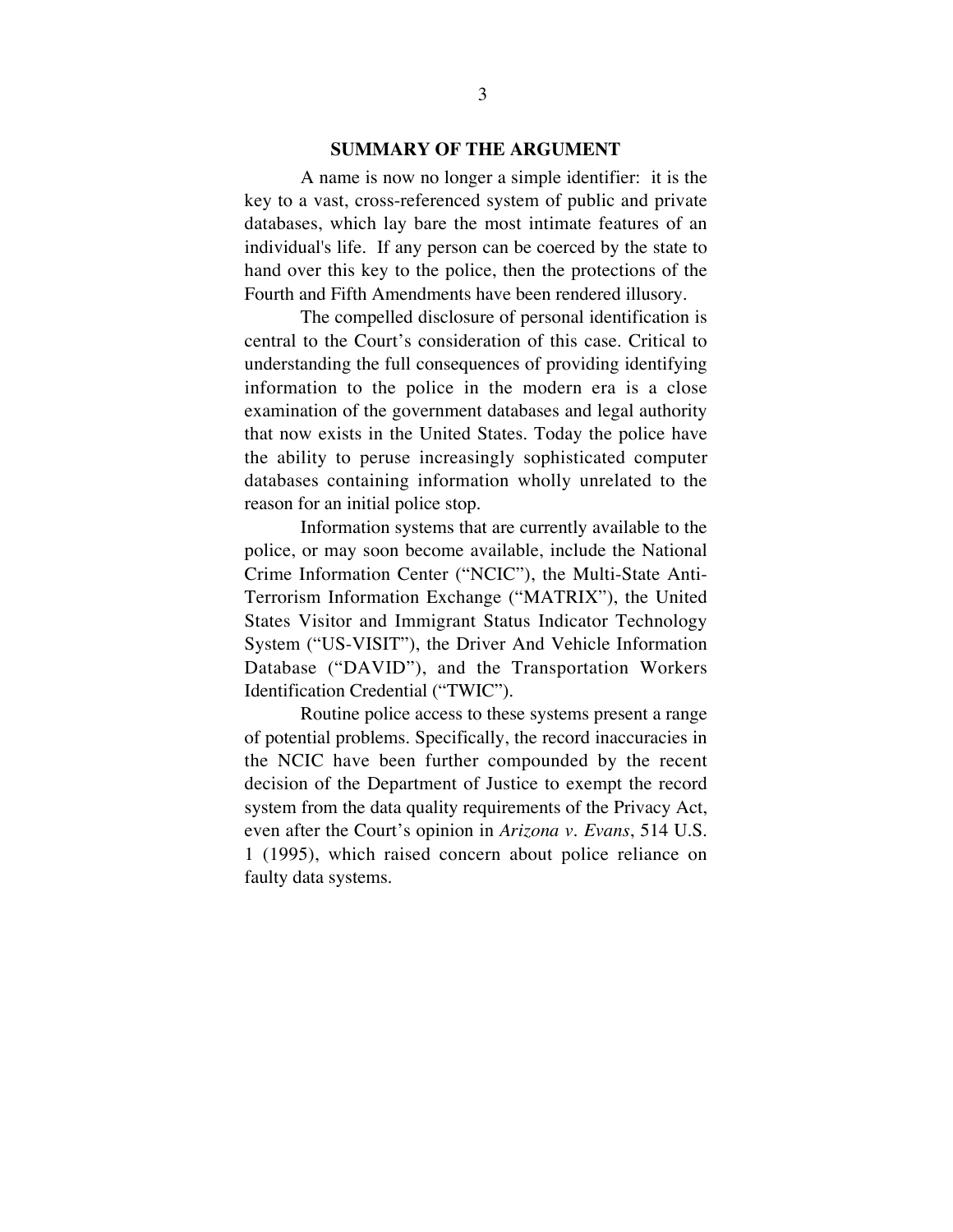The MATRIX system raises such troubling privacy concerns, for example, by integrating information from private sector and public sector record systems apparently without regard to the application of state privacy law, that several of the original state partners have withdrawn from the multi-state network project.

US-VISIT, a system of biometric identification originally intended for use by border control officials at ports of entry to the United States, will now enable law enforcement officers routinely to identify individuals, including students on university campuses, within the country.

DAVID, a record system built on motor vehicle information, gives the police rapid access to information that is subject to state and federal privacy law. The DAVID system is evolving rapidly from a government database intended to enforce motor vehicle laws to a general purpose system of identification that could be used routinely in police stops.

Finally, TWIC is an elaborate identification system that will provide police an extensive database of information about individuals who work in the transportation sector.

These systems raise significant Fourth Amendment and Fifth Amendment concerns and implicate individual liberty. The compelled production of personal identification now permits the government to engage in a far more extensive search of personal information stored in government databases than was ever contemplated in *Terry* v. *Ohio*, 392 U.S. 1 (1968). Further, the mere fact of a police stop may now create a transaction record that will be stored in government record systems, regardless of whether an arrest occurs. While it may be appropriate in the context of a lawful stop of a motor vehicle for the police to determine whether the vehicle is lost or stolen or whether there are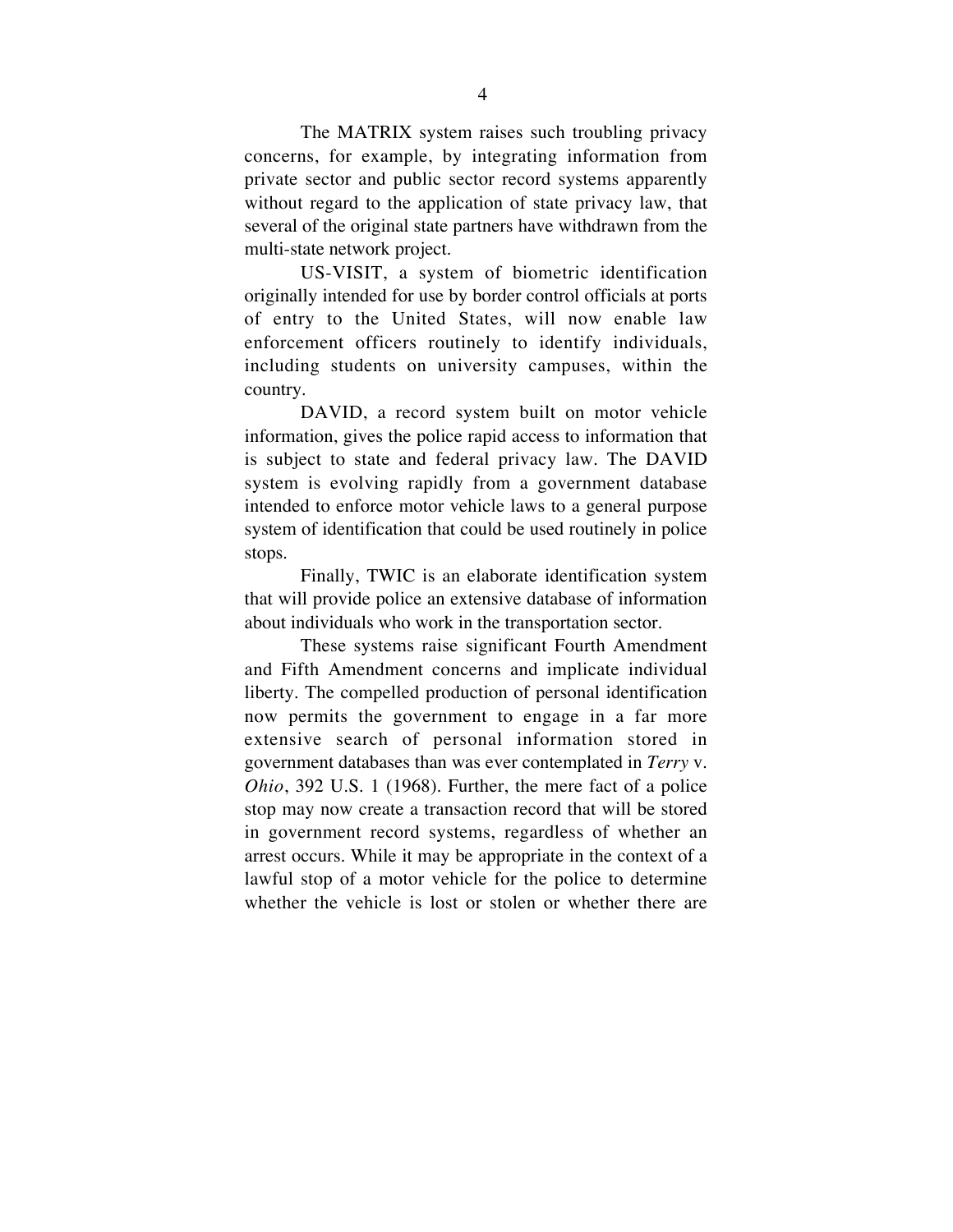outstanding warrants for the driver, it would not be appropriate for the police to conduct such a search of an individual prior to an arrest.

It should be anticipated that the police will obtain ever more efficient systems to monitor and track individuals through interconnected databases. The Supreme Court has repeatedly cautioned that there may come a time when clear safeguards, rooted in the Fourth and Fifth Amendments, on the use of such systems should be established. *See, e.g., Whalen v. Roe*, 429 U.S. 589, 607 (1977) (Brennan, J., concurring) ("The central storage and easy accessibility of computerized data vastly increase the potential for abuse of that information,  $\dots$ "). That time has now come.

Given the extraordinary scope and capability of these new systems, which could easily become systems of mass public surveillance, *amici* believe it is critical for the Court to oppose the coerced disclosure of identity and to ensure that the police do not use a *Terry* stop for an unbounded fishing expedition of government computer databases.

#### **ARGUMENT**

Police officers today have access to an extraordinary range of detailed personal information in government databases that could easily give rise to further investigations unrelated to the reasons for the initial detention. Moreover, much of the information contained in these databases is often inaccurate and unreliable. Some of the information is obtained from private record systems and was never intended to be used for law enforcement purposes.

In this context, the compelled disclosure of actual identity in circumstances where probable cause to arrest is lacking raises significant Constitution concerns. The scope and problems associated with the government record systems described below underscore the need for the Court to ensure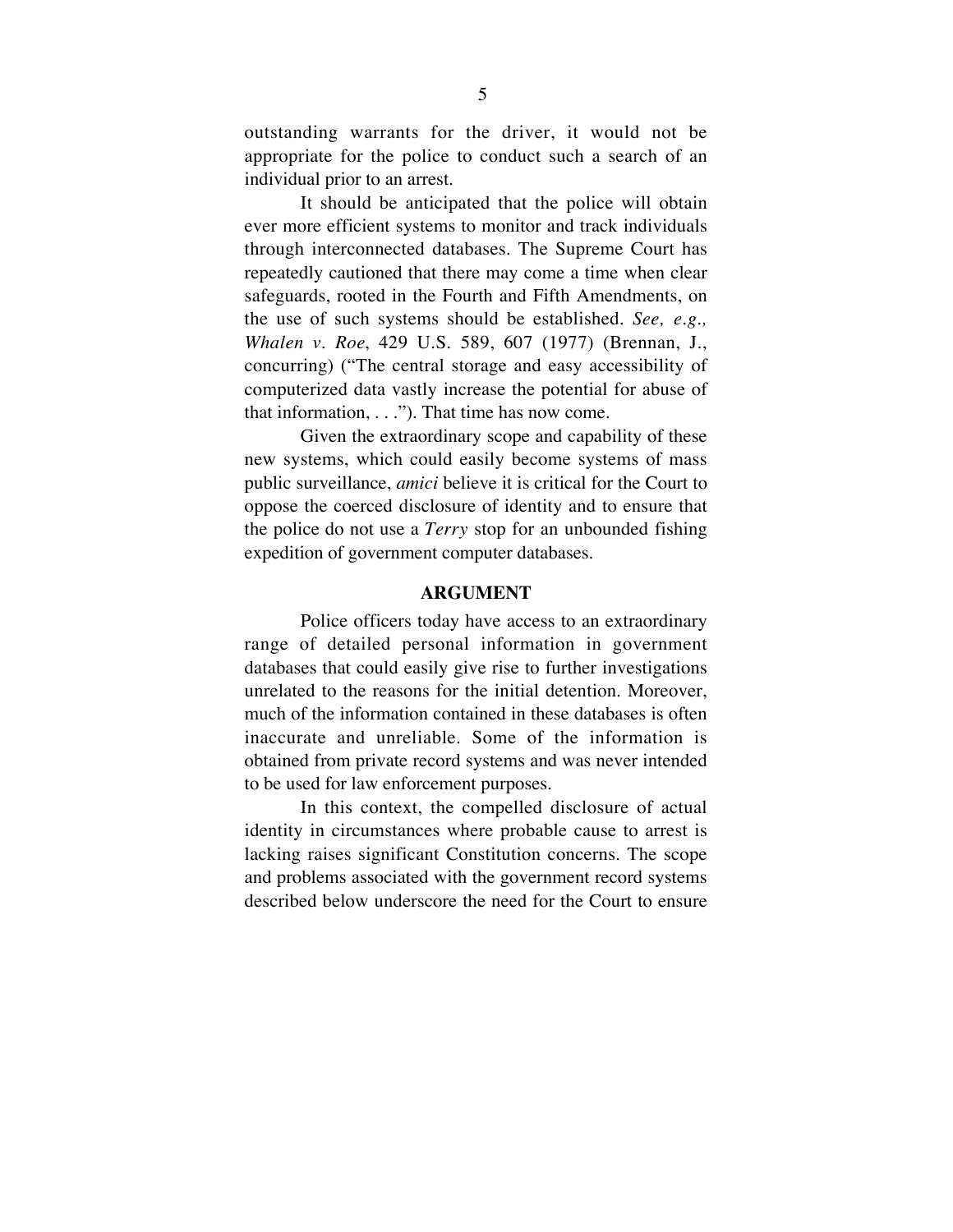that an investigatory stop not become the basis for an extensive fishing expedition across government databases.

#### I. The National Crime Information Center

The National Crime Information Center ("NCIC") is a system that makes criminal history information widely available to police officers and law enforcement officials across the United States. *See generally* Bureau of Justice Statistics, *Report of the National Task Force on Privacy, Technology and Criminal Justice Information*, NCL 187669, at 47 (Aug. 2001); <sup>2</sup> *see also* Press Release, Federal Bureau of Investigation (July 15, 1999).<sup>3</sup>

The Attorney General has the authority to "acquire, collect, classify, and preserve identification, criminal identification, crime, and other records" and "exchange such records and information with, and for the official use of, authorized officials of the Federal Government, the States, cities, and penal and other institutions." 28 U.S.C. § 534 (2002). Furthermore, information can be entered into the system by either federal or state authorities. *Id.* A nonexhaustive list of information that Congress envisioned the NCIC to contain includes "arrests, convictions, and arrest warrants for stalking or domestic violence or for violations of protection orders for the protection of parties from stalking or domestic violence; and protection orders for the protection of persons from stalking or domestic violence, provided such orders are subject to periodic verification." *Id.*

 <sup>2</sup> *Available at* http://www.ojp.usdoj.gov/bjs/pub/pdf/rntfptcj.pdf (last visited Nov. 24, 2003).

<sup>&</sup>lt;sup>3</sup> *Available at* http://www.fbi.gov/pressrel/pressrel99/ncic2000.htm (last visited Nov. 24, 2003).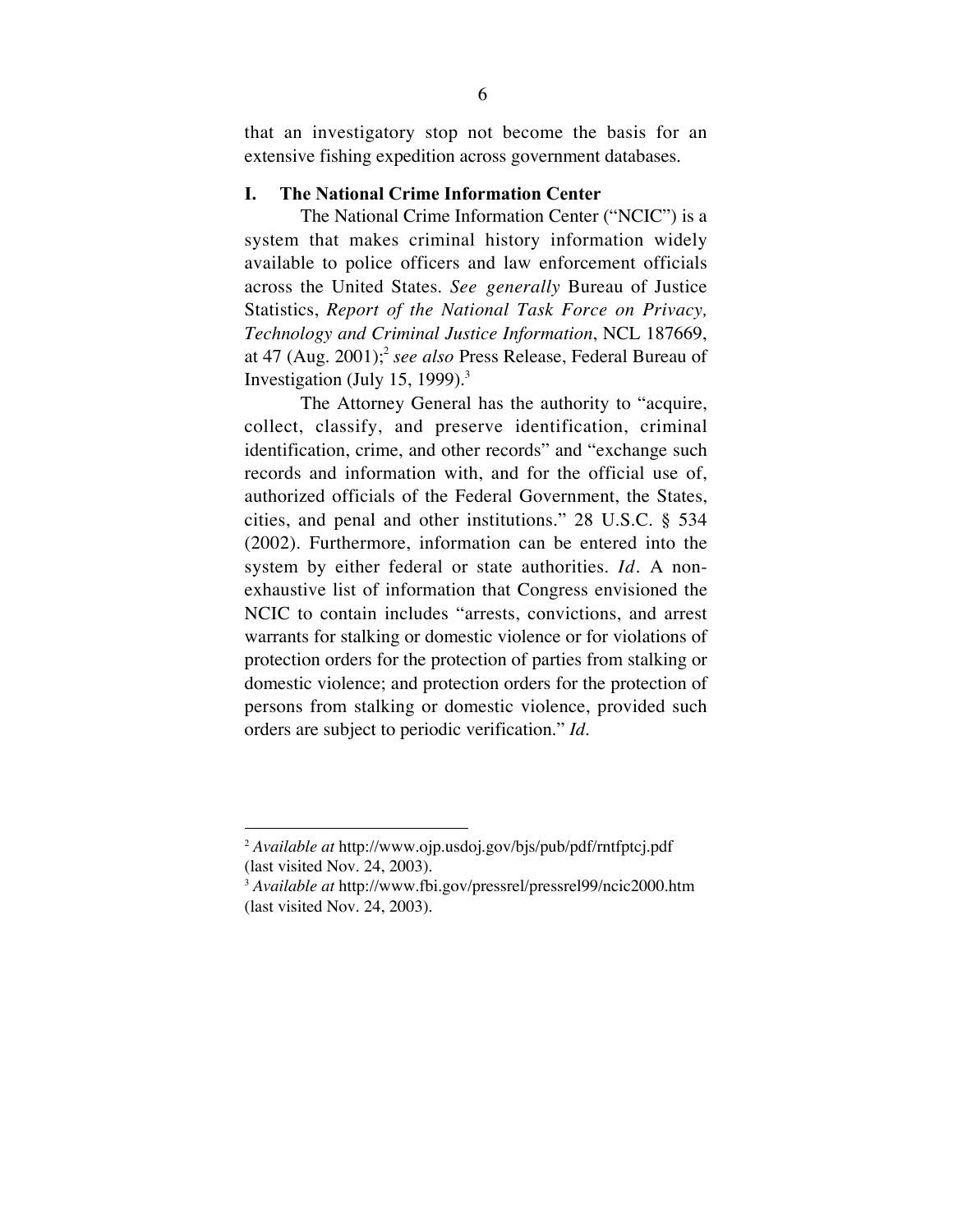#### A. Establishment of the NCIC

The FBI established the predecessor to the NCIC in 1967 "to provide a nationwide, user-orientated computer response for criminal justice records." Bureau of Justice Statistics, *Use and Management of Criminal History Record Information: A Comprehensive Report, 2001 Update*, NCJ 187670 at 26 (Dec. 2001) [hereinafter "BJS Report"]. <sup>4</sup> Today the NCIC is the most extensive criminal history record systems in the United States. "[M]ore than 59 million individual offenders were in the criminal history files of the State central repositories as of December 31, 1999." *Id.* at 30. "At the Federal level, the FBI's Criminal Justice Information Services ("CJIS") Division maintains automated, fingerprintbased criminal history record information with respect to more than 43 million individuals in [the Interstate Identification Index]." *Id.* at 31.

Identification information available typically includes an individual's name, address, date of birth, Social Security Number, sex, race and physical characteristics. *Id*. at 28-29. These databases may also include an individual's place of employment, automobile registration, fingerprints, criminal history information, and juvenile record information, among other identifiers. *Id.* However, the BJS Report cautions that "name searches are not fully reliable and existing criminal record files may be inaccurate and incomplete, particularly with respect to case disposition information." *Id*. at 21*.*

# B. Ongoing Concerns About NCIC Record Accuracy

In 1995, the Court upheld the use of evidence obtained from an erroneous arrest record (the product of a clerical error), but Justice O'Connor wrote separately to

 <sup>4</sup> <sup>A</sup>*vailable at* http://www.ojp.usdoj.gov/bjs/pub/ascii/umchri01.txt (last visited Nov. 24, 2003).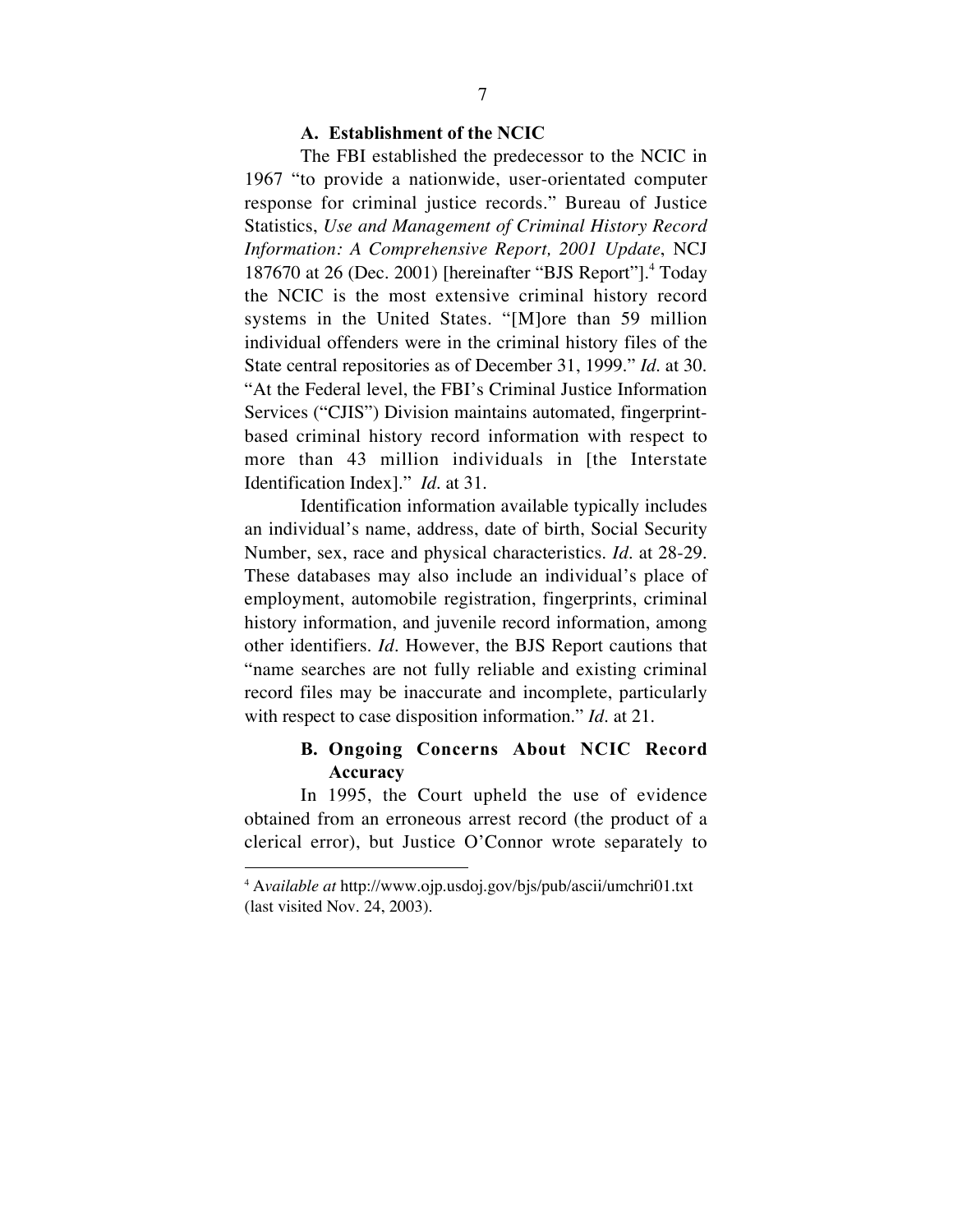express concern about reliance on error-prone recordkeeping systems. *Arizona v. Evans*, 514 U.S. 1, 16-17 (1995) (O'Connor, J., concurring). Justice O'Connor explained:

> [w]hile the police were innocent of the court employee's mistake, they may or may not have acted reasonably in their reliance *on the recordkeeping system itself*. Surely it would *not* be reasonable for the police to rely, say, on a recordkeeping system, their own or some other agency's, that has no mechanism to ensure its accuracy over time and that routinely leads to false arrests, even years after the probable cause for any such arrest has ceased to exist (if it ever existed).

*Id.* at 17 (emphasis in original).

Nonetheless, the recent Bureau of Justice Statistics report identifies ongoing concerns about the accuracy and reliability of NICIC records. According to the BJS report, "inadequacies in the accuracy and completeness of criminal history records is *the single most serious deficiency* affecting the Nation's criminal history record information system." BJS Report at 38 (emphasis added*).* Moreover, if incomplete or inaccurate records are used "there is a substantial risk that the user will make an incorrect or misguided decision." *Id.* Because the criminal history information is available to both private and public entities, misguided decisions may lead to an unjustified arrest, a lost employment opportunity, or inability to purchase a firearm. *Id.*

There have not been many "in-depth audits or reviews of the accuracy of the information maintained by State and Federal criminal history record repositories" conducted, according to the report, but "most of those that have been conducted have found unacceptable levels of inaccuracies." *Id.* at 39.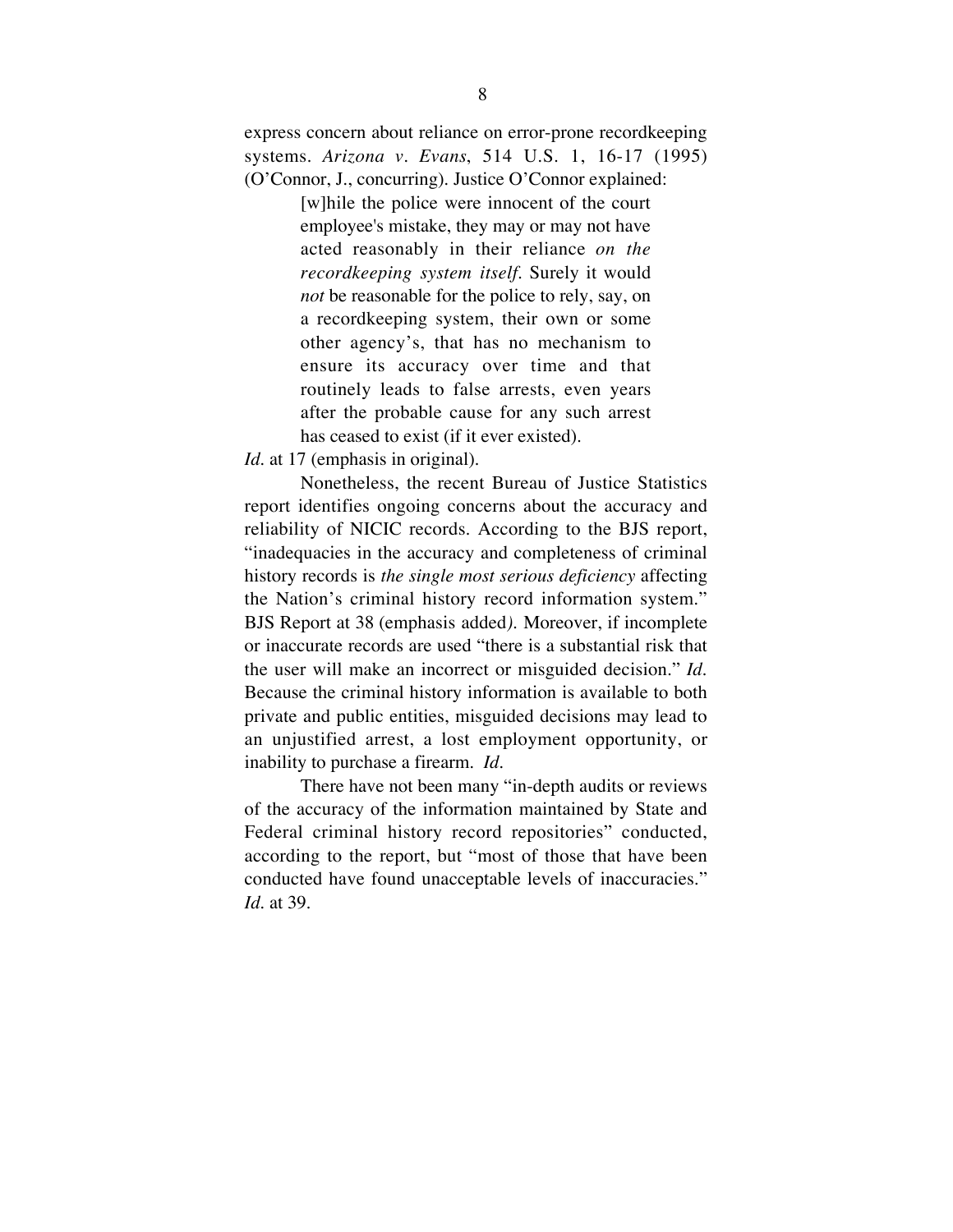The problem of NCIC record accuracy has been compounded by recent actions of the Department of Justice. In March 2003, the Justice Department exempted the NCIC from numerous mandates established by the Privacy Act, 5 U.S.C. § 552a, most notably accuracy requirements. Privacy Act of 1974; Implementation, 68 Fed. Reg. 14140 (March 24, 2003) (codified at 28 C.F.R. pt. 16). As a result of this exemption, the FBI need not comply with 5 U.S.C. § 552a(e)(5), which requires an agency to "maintain all records which are used by the agency in making any determination about an individual with such accuracy, relevance, timeliness, and completeness as is reasonably necessary to assure fairness to the individual[.]" 28 C.F.R.  $\S$  16.96(g)(1). The NCIC is also exempt from 5 U.S.C.  $\S$  552a(e)(1), which requires that a system of records contain "only such information about an individual as is relevant and necessary to accomplish a purpose of the agency[.]" *Id*.

On the state level, the types and completeness of records included in the NCIC vary significantly depending on each state's resources. BJS Report at 31. The BJS Report finds that "there is still substantial variation among disposition reporting requirements." *Id.* at 35. For example, "[t]hirty-two States require law enforcement agencies to notify the State central repository when an arrest person is released without formal charging after fingerprints have been sent to the repository, while 19 jurisdictions have no such requirement." *Id.* In the thirty-two states that recorded such information, up to 40 percent of arrests within the five years preceding the BJS Report did not list the final dispositions. *Id.* at 38.

This inconsistency may cause certain non-reporting state systems to reflect an arrest that may have been unjustified, with no indication of the result. The false report of an arrest is important because, as the Court emphasized in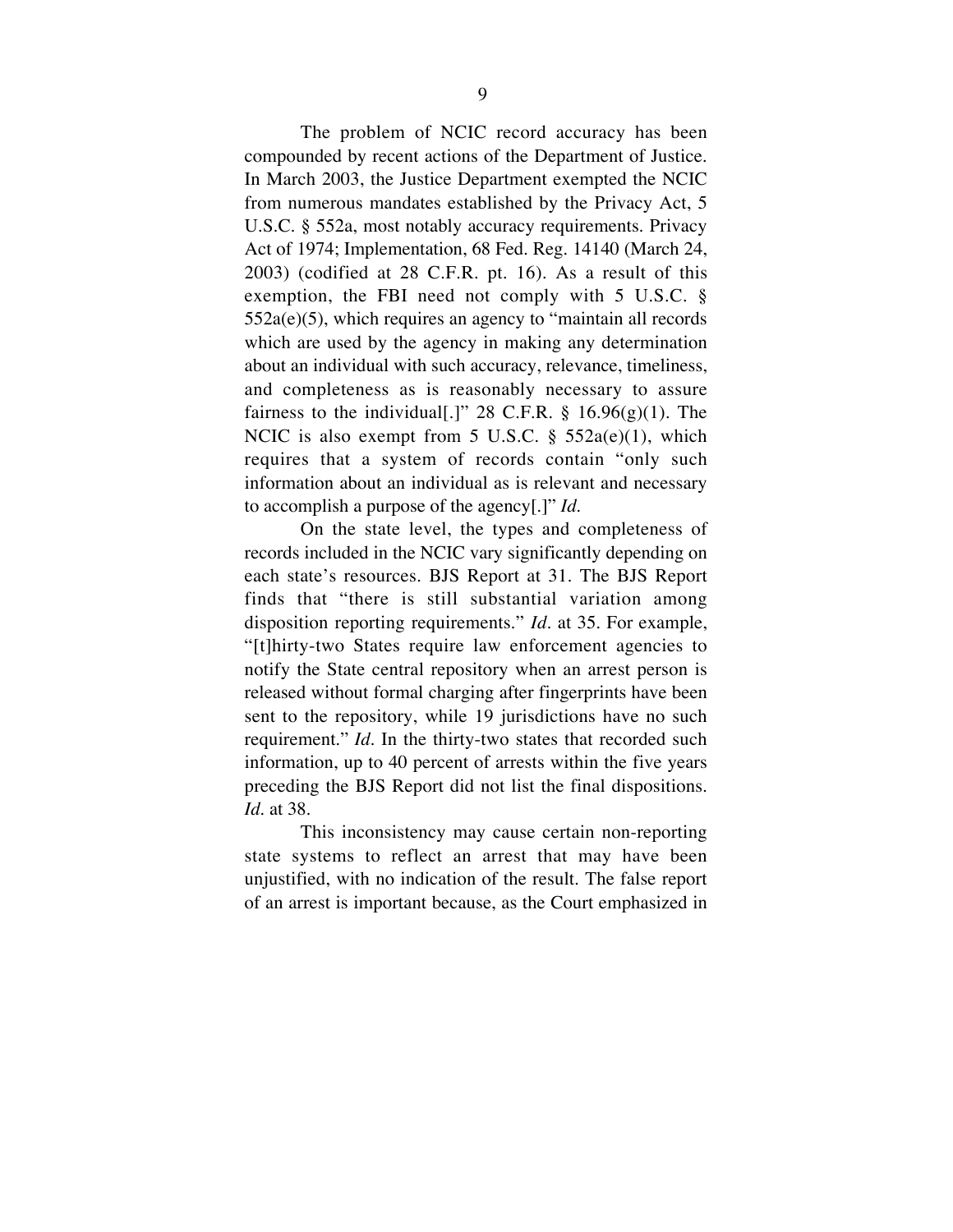*Terry*, "[a]n arrest is a wholly different kind of intrusion upon individual freedom from a limited search for weapons" because "[a]n arrest is the initial stage of a criminal prosecution . . . and it is inevitably accompanied by future interference with the individual's freedom of movement, whether or not trial or conviction ultimately follows." 392 U.S. 1, 26 (1968).

Duplicate records are also a problem, as are diverse formats and differences in content. BJS Report at 39, 41. Duplicate records stem from false names and clerical errors, while differences in content and format are a result of varying technological and legal schemes that the various states have adopted. *Id.*

The NCIC operates a private telecommunications system throughout the nation. *Id*. at 27. The FBI receives input for the system from "criminal justice agencies at every level of government—Federal, State, and local—and at each stage of the criminal justice system—by police departments, prosecutors, courts, and corrections agencies." *Id*. at 32. Efforts are underway to create a "nationwide telecommunications system that will permit the electronic exchange of criminal history information and related graphics throughout the country in a paper-free 'lights out' environment." *Id*. at 33. While online access to NCIC information varies by jurisdiction, terminals can either be in a centralized location, such as the police station house, or in moveable locations, such as police cars. *Id.* at 36.

As a result, police officers across the country have routine access to the NCIC, but the ongoing concerns about data quality, coupled with the extensive records that are made available, mean that a routine query to the NCIC could produce inaccurate information or information unrelated to the reason for the stop.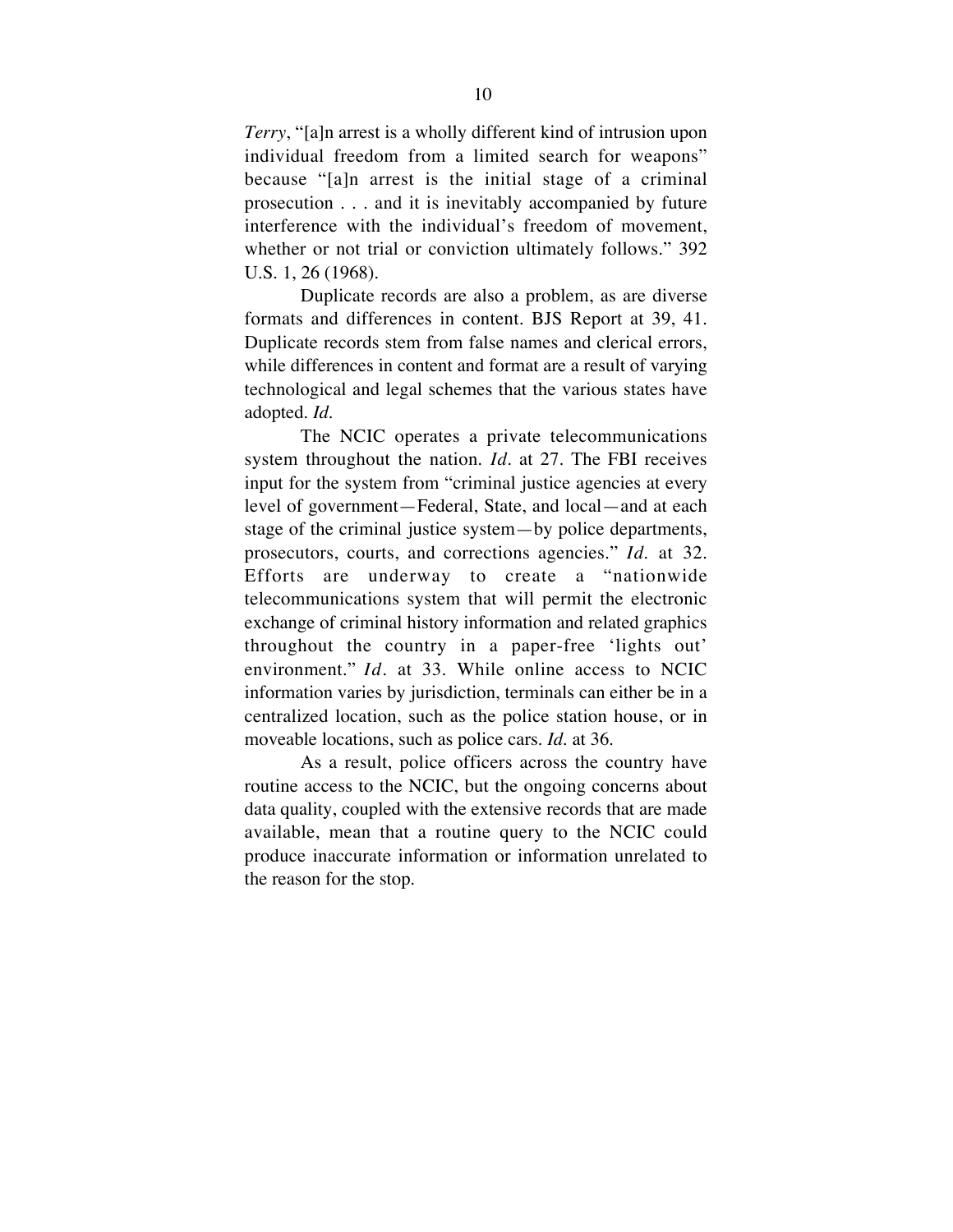# II. The Multi-State Anti-Terrorism Information Exchange (MATRIX)

The Multi-State Anti-Terrorism Information Exchange ("MATRIX") is a state-run database system intended to allow law enforcement agencies in participating states to analyze information from multiple criminal and public record sources in near-real time, through a single webbased query. It is an example of the type of record system that seeks to link together a wide range of public and private record systems that will then be made available to law enforcement agents in the field. So little attention has been given to privacy concerns that several of the original state partners recently have withdrawn from the MATRIX project.

MATRIX uses a data mining system called "Factual Data Analysis" to analyze public and private data sources. MATRIX was developed by the Florida Department of Law Enforcement ("FDLE") and a private company, SeisInt, Inc., and is already utilized by 1,000 law enforcement agency users in Florida. Letter from Fla. Dep't of Law Enforcement Commissioner Guy Tunnel to Fla. Today Editorial Editor John Glisch (Oct. 30, 2003). 5

FDLE Commissioner James Moore has hailed MATRIX as the first step in developing "a national (not federally controlled) intelligence network." FDLE Commissioner James Moore, Remarks to Fla. Sheriffs Winter Conference (Jan. 26, 2003). 6

### A. Operation of MATRIX

MATRIX is implemented over a criminal justice network, the Regional Information Sharing System Network

 <sup>5</sup> <sup>A</sup>*vailable at* http://www.fdle.state.fl.us/osi/

DomesticSecurity1103/ MATRIX.htm (last visited Nov. 24, 2003). <sup>6</sup> *Available at* http://www.fdle.state.fl.us/publications/speeches/ 20030126\_fl\_sheriffs\_conf.pdf (last visited Nov. 24, 2003).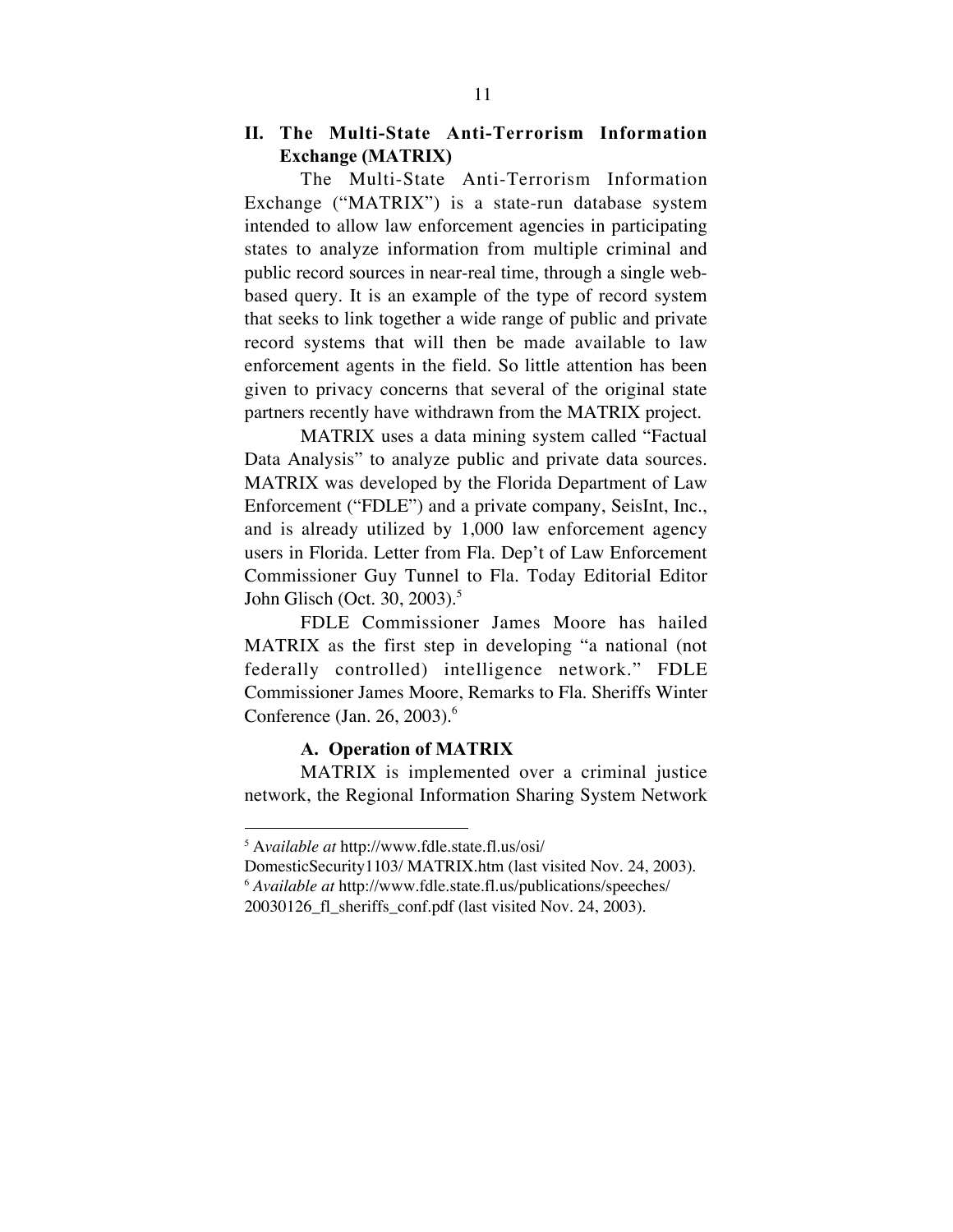("RISSNET"). RISSNET connects 5,700 law enforcement agencies in fifty states and the District of Columbia. *MATRIX and ATIX: Information Programs Developed in Response to September 11, 2001,* Ga. Homeland Security Bulletin No. 20- 03 (Ga. Office of Homeland Security), Aug. 1, 2003 at 1<sup>7</sup>; Institute for Intergovernmental Research, *MATRIX Program Objectives #2*. <sup>8</sup> MATRIX will provide access to other webenabled "document storage systems" similar to those found on RISSNET. *Id.*

MATRIX is operated by a private company, SeisInt, Inc. The personal data is stored on computers owned and operated by SeisInt. This has raised significant concerns about compliance with state privacy laws. *See*, *e.g.,* Press Advisory, Thurbert Baker, Ga. Attorney General, Attorney General Baker Declares Transfer of Driver information to MATRIX Database Illegal (Oct. 20, 2003). 9

The MATRIX database includes personal information obtained from public information and private databases. The combined database provides access to an extraordinary range of personal information. Available documentation indicates that the MATRIX system currently includes:

- 1. Criminal history
- 2. Driver license information
- 3. Vehicle registration
- 4. Incarceration/corrections records
- 5. Digitized photographs

 <sup>7</sup> *Available at* http://www.gahomelandsecurity.com/bulletins/2003/ August%2003/20-03%20August%201.pdf (last visited Nov. 24, 2003).

<sup>8</sup> *Available at* http://www.iir.com/matrix/objectives\_2.htm (last visited Nov. 24, 2003).

<sup>9</sup> *Available at* http://www.state.ga.us/ago/press/press.cgi?prfile= PR.20031020.01 (last visited Nov. 24, 2003).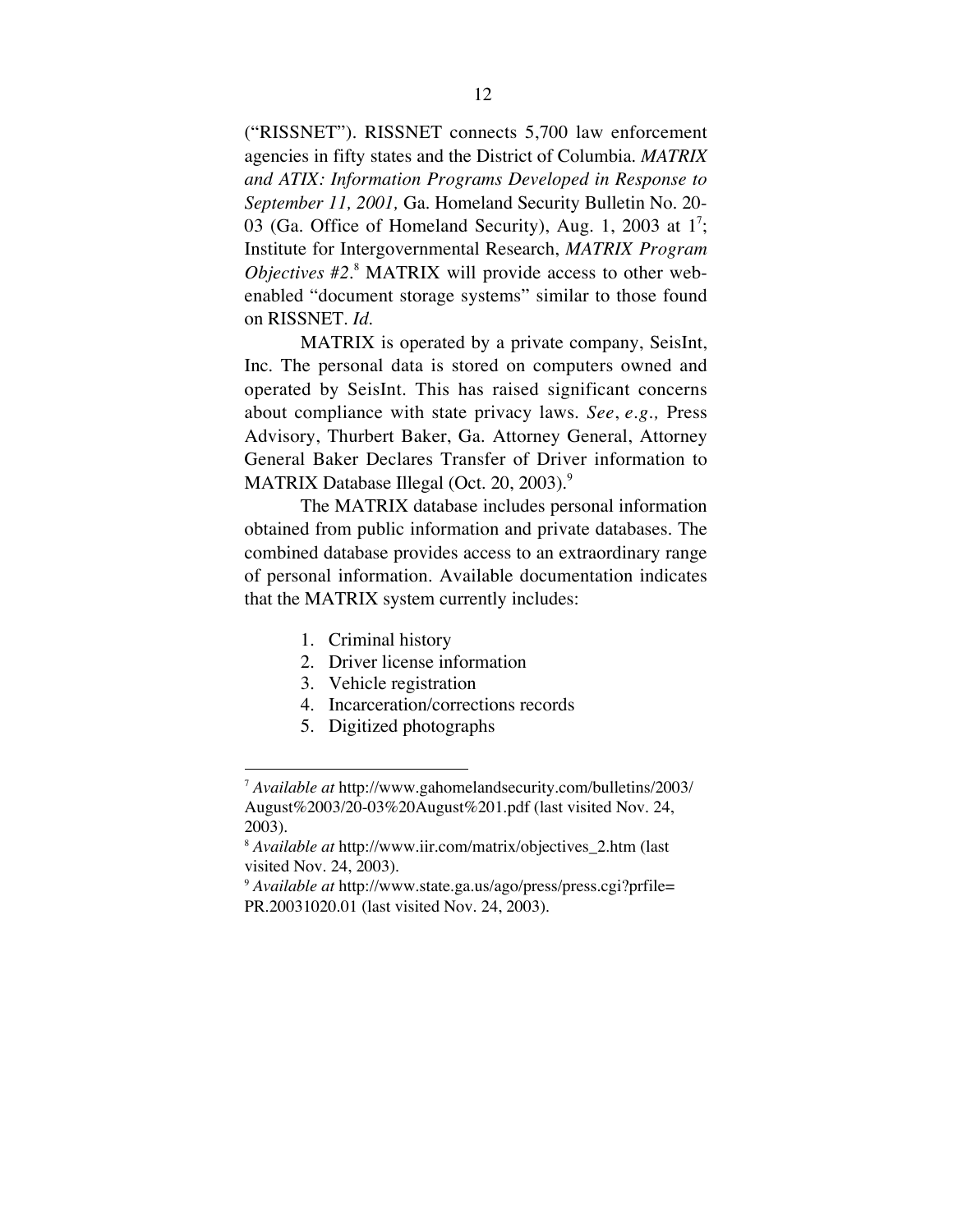6. Investigative data

- 7. Property ownership
- 8. Address history
- 9. Marine vessel registration
- 10. U.S. directory assistance
- 11. Public utility service connections
- 12. Bankruptcies
- 13. Liens and judgments
- 14. UCC filings
- 15. U.S. domain names
- 16. Concealed weapons permits
- 17. DEA controlled substances licenses
- 18. FAA aircraft and pilots licenses
- 19. Federal firearms and explosives licenses
- 20. Hunting and fishing licenses
- 21. Professional licenses
- *22.* Voter registration

Ga. Office of Homeland Security, *supra;* Institute for Intergovernmental Research, *MATRIX Program Objectives #1; see* Press Release, SeisInt, Inc., AccurInt Arms Law Enforcement.<sup>10</sup>

MATRIX also includes searchable image data. These digitized images are associated with personal information. FDLE Planning Consultant Hopkins, *supra*. MATRIX image data include visual mapping data and individuals' pictures. MATRIX can generate "photo 'line-ups'" from an investigative query. Ga. Office of Homeland Security, *supra*. MATRIX may also be used for visual mapping, which means that an investigator would find a list of all persons who had lived at a requested address. *Id*.

MATRIX is funded partially by the Department of Justice, Office of Justice Programs, Bureau of Justice

 <sup>10</sup> *Available at* http://www.accurint.com/images/law.pdf (last visited Nov. 24, 2003).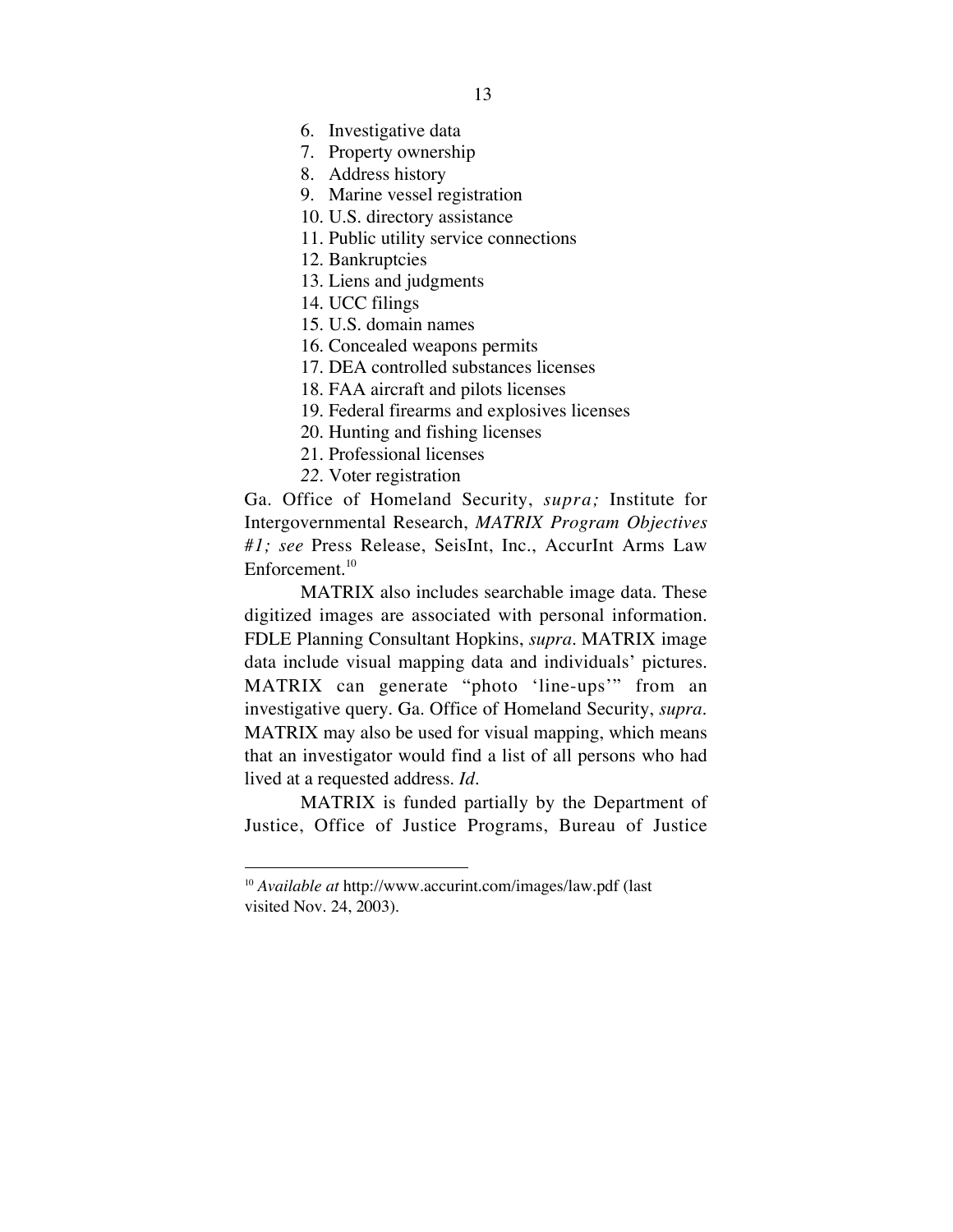Assistance through a \$4 million grant. *Data Mining: Current Applications and Future Possibilities. Hearing before the House Subcomm. on Tech., Info. Policy, Intergovernmental Relations and the Census, Comm. on Gov't Reform,* 108th Cong. (2003) (testimony of Hon. Paula B. Dockery, Fla. State Senator) at  $5.^{11}$ . The grant to the Florida-led state consortium was for database integration, hardware, software, and network support. Institute of Intergovernmental Research, *MATRIX Overview.* <sup>12</sup> The Department of Homeland Security has pledged a further \$8 million towards the project. Robert O'Harrow, Jr., *U.S. Backs Florida's New Counterterrorism Database: 'Matrix' Offers Law Agencies Faster Access to Americans' Personal Records,* Wash. Post, Aug. 6, 2003, at A1 ("Police in Florida are creating a counterterrorism database designed to give law enforcement agencies around the country a powerful new tool to analyze billions of records about both criminals and ordinary Americans.")

# B. Privacy Concerns Have Led States to Withdraw from MATRIX

Thirteen states originally agreed to participate in MATRIX: Alabama, Connecticut, Florida, Georgia, Kentucky, Louisiana, Michigan, New York, Oregon, Pennsylvania, South Carolina, Ohio, and Utah. Ga. Office of Homeland Security, *supra*; *see* Fla. State Senator Dockery, *supra at* 5. Six states (Alabama, Georgia, Kentucky, Louisiana, Oregon, South Carolina) have dropped out citing a variety of privacy and budget concerns. Ariel Hart, *National Briefing: South: Georgia Pulling Out of Terror Database,*

 <sup>11</sup> *Available at* http://reform.house.gov/UploadedFiles/ Dockery.pdf (last visited Nov. 24, 2003).

<sup>12</sup>  *Available at* http://www.iir.com/matrix/overview.htm (last visited Nov. 24, 2003).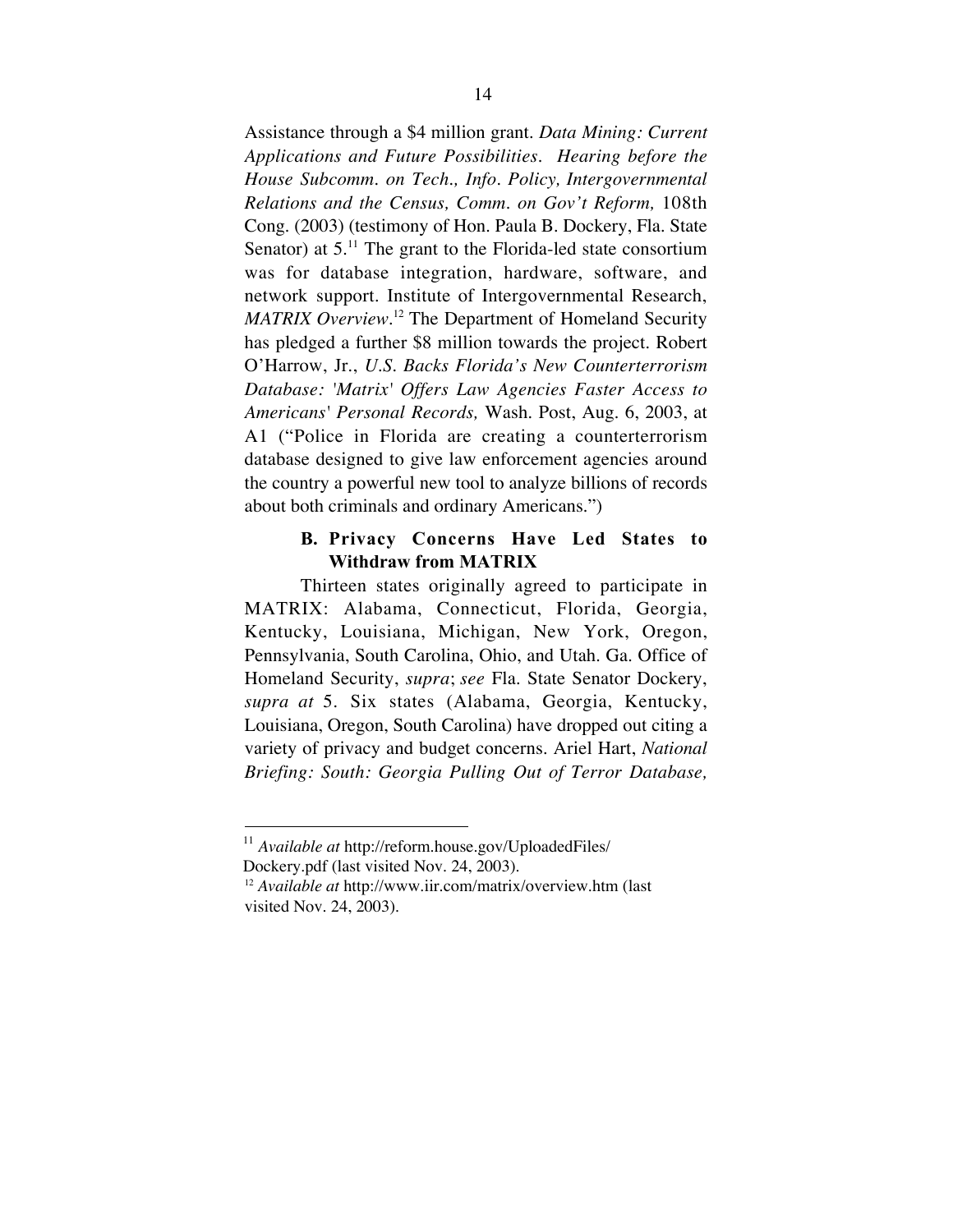N.Y. Times, Oct. 23, 2003, at A26;<sup>13</sup> *see also* Press Release, Ga. Governor Sonny Perdue, Statement of Governor Perdue Regarding the MATRIX Database (Oct. 21, 2003).<sup>14</sup>

Georgia has ceased participation in MATRIX specifically because of privacy concerns over compliance with state privacy laws. Ga. Att'y Gen. Baker, *supra.* Georgia Attorney General Thurbert Baker found that regular transfer of Georgia driver information to FDLE would violate Georgia state laws limiting transfer of data in the driver information database. *Id*. Under Georgia state law, driving records may be transferred only in response to a specific allegation of criminal conduct or unlawful activity. *Id* (applying O.C.G.A. § 40-5-2(c)(1)(D)). In a public statement ending Georgia's participation in MATRIX, Governor Sonny Perdue also expressed "serious concerns about the privacy interests involved" and withheld further transfer, even if lawful, of any state records to MATRIX. Ga. Governor Perdue, *supra*; *see also* Ga. Att'y Gen. Baker, *supra*.

## C. MATRIX Data Will Be Available to Police Officers on the Street

According to the planning documents, MATRIX will provide a "mechanism for local officers to share important information they collect 'on the street' with other law enforcement agencies." Institute for Intergovernmental Research, *MATRIX Program Objectives #3*. <sup>15</sup> The Georgia Homeland Security Bulletin describes the MATRIX as being

 <sup>13</sup> *Available at* http://query.nytimes.com/gst/fullpage.html?res= 950DE1D61731F930A15753C1A9659C8B63 (last visited Dec. 12, 2003).

<sup>14</sup> *Available at* http://www.gov.state.ga.us/document.asp?doc= press/press279 (last visited on Nov. 24, 2003).

<sup>15</sup> *Available at* http://www.iir.com/matrix/objectives\_3.htm (last visited Nov. 24, 2003).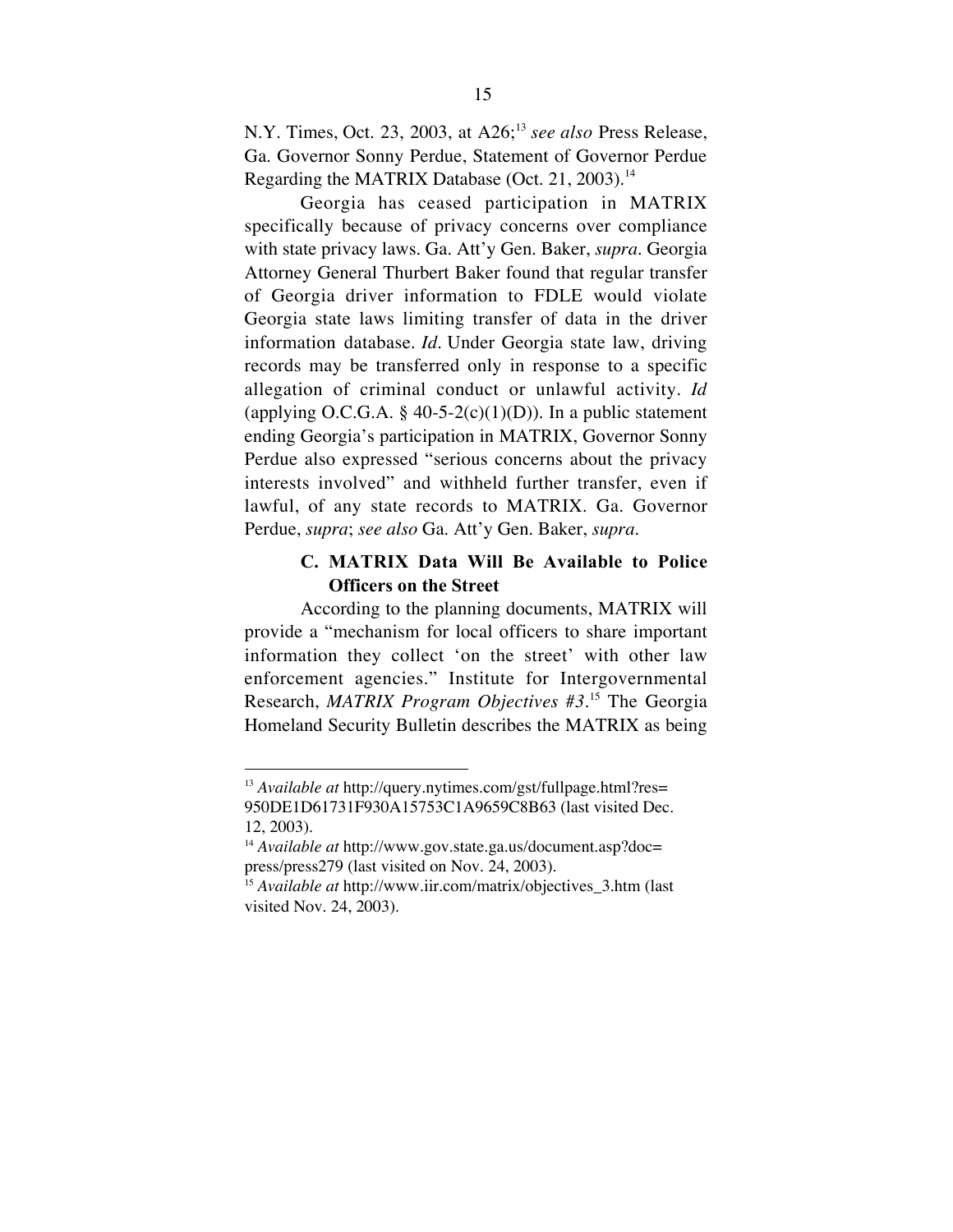able to identify and locate persons "with minimal input and the push of a button." Ga. Office of Homeland Security, *supra.* Further, "investigative queries and analyses may be done in 'real time,'" and "requests that previously took hours, days or week [sic] now take seconds." Ga. Office of Homeland Security, *supra*; *see* Fla. State Senator Dockery, *supra* at 5; Ga. Bureau of Investigation Director Keenan, *supra*. *See generally* Institute of Intergovernmental Research, *MATRIX Home*. <sup>16</sup> Further, the Georgia Homeland Security Bulletin states that use of the MATRIX system in Florida provided "breakthroughs at speeds that otherwise would not have been possible." Ga. Office of Homeland Security, *supra*.

Officials explain that MATRIX is not a surveillance system, and safeguards exist to protect privacy. But there is no probable cause requirement in the FDLE Guidelines for use of MATRIX. FDLE Guidelines require only reasonable suspicion for releasing analyzed data for investigation. *Id.* at 3. Moreover, reasonable suspicion is not required for the MATRIX system to analyze data internally, since some analysis processes run automatically. *Id.* at 4. In applying the "Factual Data Analysis" component of MATRIX towards terrorist investigation, Florida uses private data mining entities to analyze public data records using law enforcementdefined criteria to produce a "probability score for criminal behavior." Fla. State Senator Dockery, *supra* at 4. These scores direct law enforcement officials to "locate, target, and monitor" subjects. *Id.* at 4. The same process is used by the FDLE Financial Crime Analysis Center to analyze data to

 <sup>16</sup> *Available at* http://www.iir.com/matrix (last visited Nov. 24, 2003); *see also* SeisInt, Inc. *at* http://www.accurint.com/images/ law.pdf (last visited Nov. 24, 2003).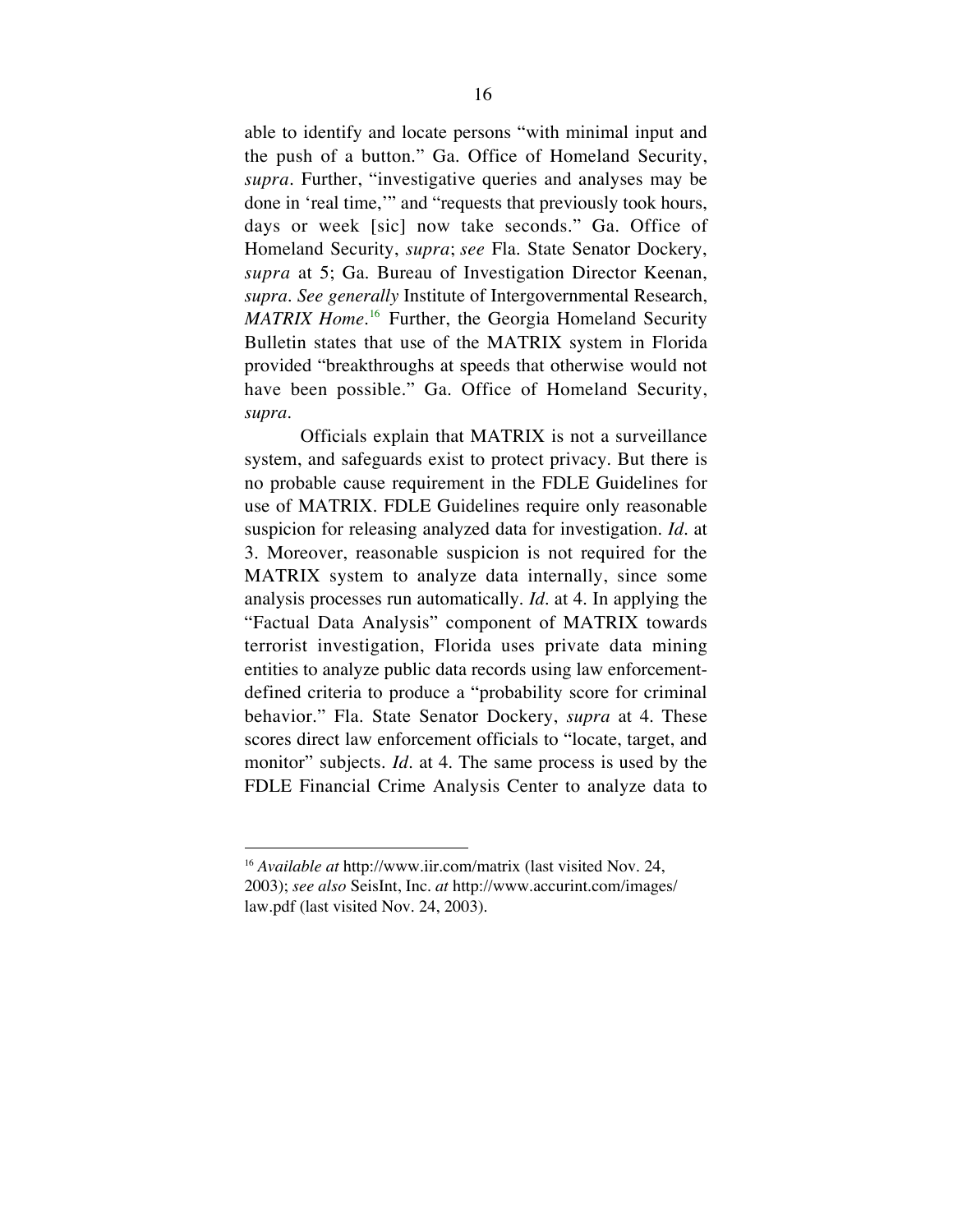identify suspicious financial activity for further investigation. *Id.* at 3.

Web sites are being developed to disseminate MATRIX data to law enforcement agencies and local officers. FDLE Commissioner James Moore, Remarks to Information Processing Interagency Conference (March 4, 2003); <sup>17</sup> *MATRIX Program Objectives #3.*

## III. Driver and Vehicle Information Database (DAVID)

The Driver and Vehicle Information Database ("DAVID") is an integrated database that provides law enforcement access to driver information based on name or vehicle information to Florida criminal justice officers, available over common web browsers. DAVID can be accessed by officers in patrol cars through mobile data terminals, and is used in traffic stops. *See* Fla. Highway Patrol, *Laptop Gives Trooper the Edge* (trooper accessed DAVID through Mobile Data Terminal during traffic stop).<sup>18</sup> DAVID contains descriptive and statistical vehicle data, as well as historical driver license data. Fla. Dep't of Highway Safety and Motor Vehicles, DAVID Brochure [hereinafter "DAVID Brochure"]; <sup>19</sup> *see* Fla. Dep't of Highway Safety and Motor Vehicles, Drivers License Homepage.<sup>20</sup> It is capable of retrieving driver records based on name, tag number, or VIN number. DAVID may further retrieve records from partial, fragmented information of each type. DAVID Brochure*.*

 <sup>17</sup> *Available at* http://www.fdle.state.fl.us/publications/speeches/ 20030304\_gitec.pdf (last visited Nov. 24, 2003).

<sup>18</sup> *Available at* http://www.fhp.state.fl.us/html/photogallery/ Laptops031103.html (last visited Nov. 25, 2003).

<sup>19</sup> *Available at* http://casey.hsmv.state.fl.us/intranet/ddl/AAMVA/ david.pdf (last visited Nov. 23, 2003).

<sup>20</sup> *Available at* http://casey.hsmv.state.fl.us/intranet/ddl/AAMVA/ aamva.html (last visited Nov. 23, 2003).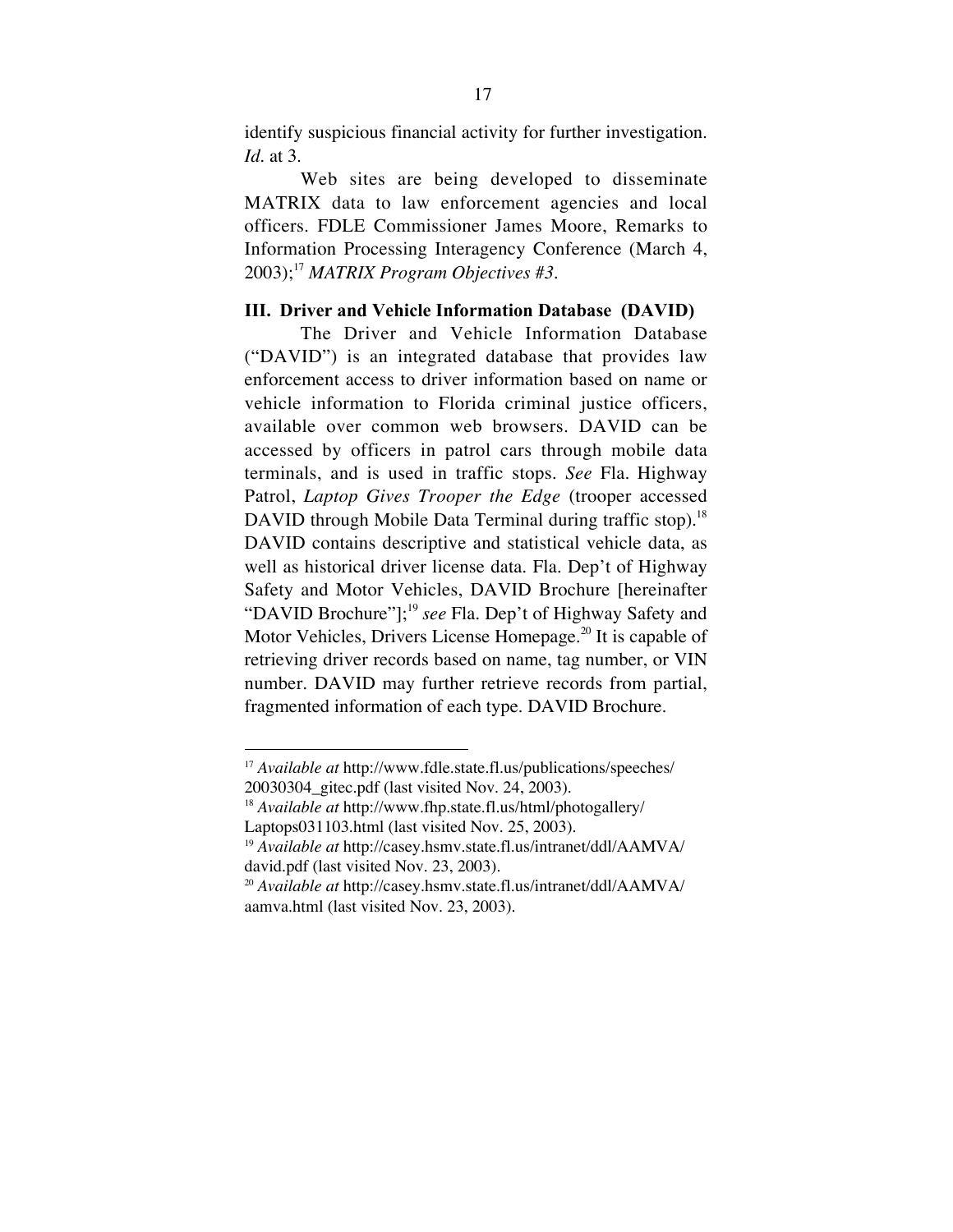The Florida Department of Highway Safety and Motor Vehicles ("FDHSMV") has stated that the goal of DAVID is to develop the driver's license information database into a "multi-engine analytical engine" for "integrated homeland security, public safety, intelligence gathering, and investigations." *See* Fla. Dep't of Highway Safety and Motor Vehicles, DHSMV Data Warehouse.<sup>21</sup> Currently, the data within DAVID is already shared with the Florida Department of Law Enforcement ("FDLE"). *Id*.; Susan Lambert, Director, Fla. Division of Drivers Licenses, Connecting the Dots with Integrated Services, Presentation to American Association of Motor Vehicle Administrators 19 [hereinafter "Connecting the Dots Presentation"].<sup>22</sup> FDHSMV provides FDLE with daily updates and a list of non-citizens with false identification. *Id*. at 21.

The FDHSMV is planning to share DAVID information with a variety of criminal justice entities and non-criminal justice entities, *e.g.,* Florida County Tax Collectors, Florida County Sheriffs, Supervisors of Elections, Department of Agriculture and Consumer Services, Department of Education, Department of Revenue, Department of Financial Services. *Id*. at 20.

DAVID is accessible via CJNet, a private data network comprising criminal justice agencies. Fla. Dep't of Law Enforcement, *Successful use of technology to improve public safety: CJNet; <sup>23</sup>* s*ee* DAVID Brochure*.* CJNet is itself based on an older private criminal justice network, the Florida Criminal Information Center (FCIC) network, and

 <sup>21</sup> *Available at* http://casey.hsmv.state.fl.us/intranet/ddl/AAMVA/ warehouse.pdf (last visited Nov. 23, 2003).

<sup>22</sup> *Available at* http://casey.hsmv.state.fl.us/intranet/ddl/AAMVA/ AAMVAconf2003ppt2000.ppt (last visited Nov. 23, 2003).

<sup>23</sup> *Available at* http://www.fdle.state.fl.us/Publications/

tech\_success\_ stories/cjnet.htm (last visited Nov. 23, 2003).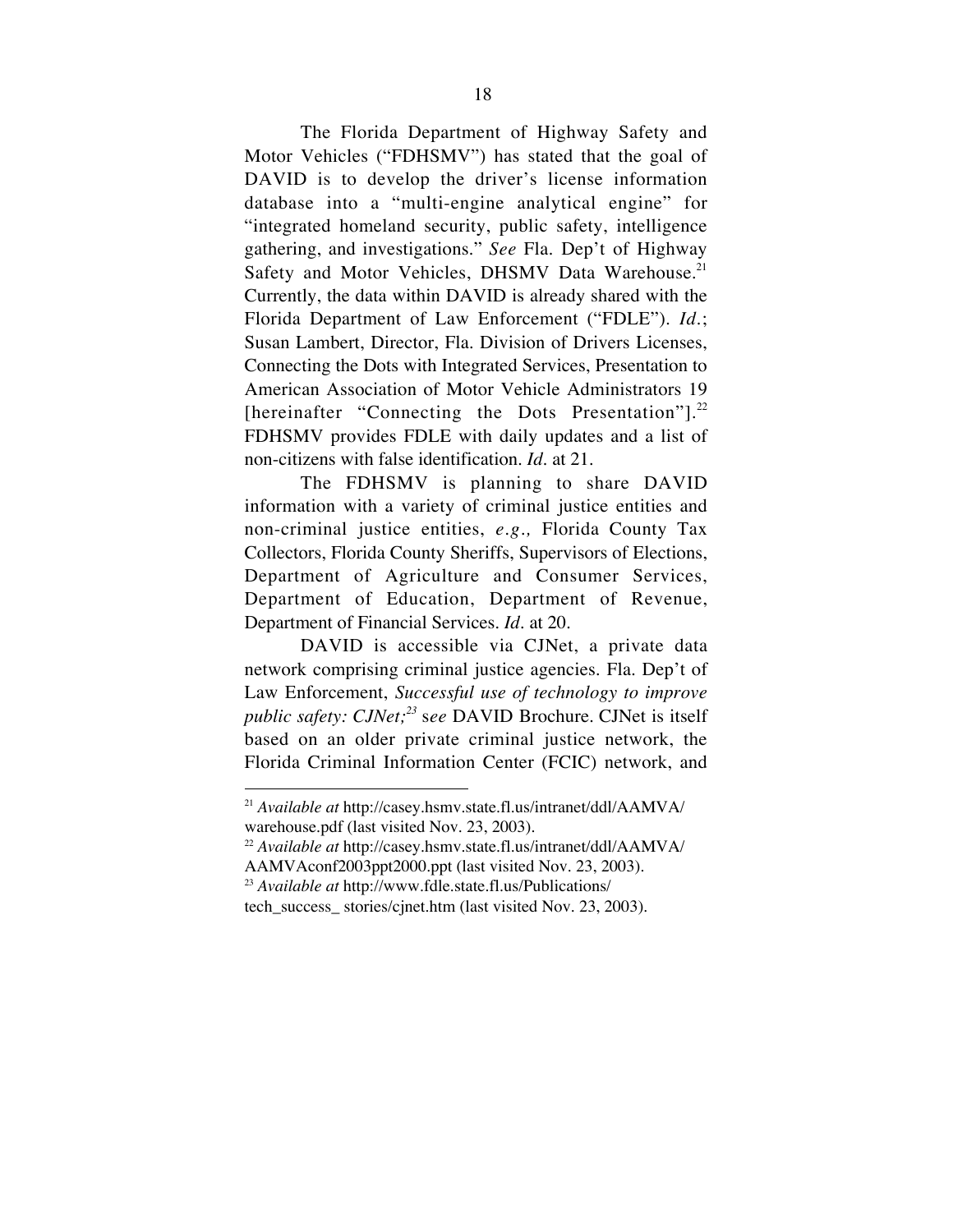run by the FDLE. The FDLE, which runs CJNet, is the same Florida agency that oversees the MATRIX system. *See* Institute of Intergovernmental Research, *MATRIX Overview*. CJNet is also the infrastructure by which the MATRIX system is made available to Florida criminal justice agencies. Criminal and Juvenile Justice Information Systems (CJIS) Council, Minutes of Meeting at 6 (Feb. 28, 2003), (unanimous vote supporting pilot project linking CJNet and MATRIX backbone).<sup>24</sup> It connects to RISSNet, a national, federally funded criminal justice information network. In this manner, data within CJNet (including DAVID) is made available as another data source that would be searchable through a single query to the MATRIX system. *See id*.

DAVID contains current and historical data for any driver's license. It contains the current status of a particular driver's license, current picture, current demographics, current address, and any conditional messages (*e.g.,* "sex offender") attached. DAVID Brochure*;* Connecting the Dots Presentation at 15. Historical data of the drivers' license is also available, including past histories of personal information, renewal, restrictions, endorsements, and complete driving history. *Id.*

DAVID also retains historical photo data from past image captures, meaning "DAVID maintains photographic evidence of what a person looks like over a broad span of time." DAVID Brochure*;* Connecting the Dots Presentation at 12. DAVID also stores any foreign ID documents used in applying for a driver's license or ID card. DAVID Brochure*;* Connecting the Dots Presentation at 14*.* Foreign nationals applying for temporary driving permits in Florida are required to have their passports scanned into DAVID.

 <sup>24</sup> *Available at* http://www.fdle.state.fl.us/CJJISCouncil/minutes/ FINAL%20minutes%202-28-03.pdf (last visited Nov. 23, 2003).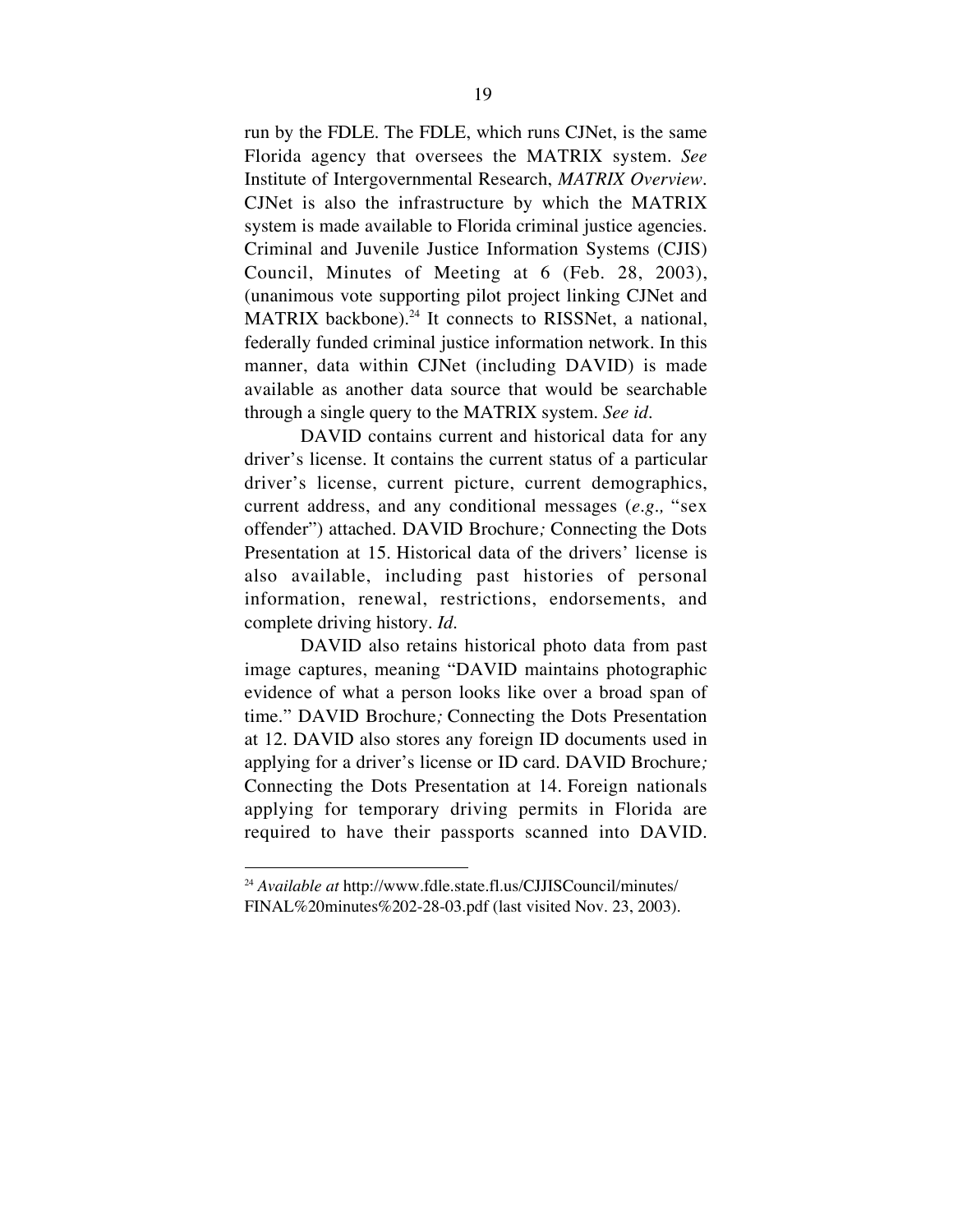*Freeman v. Florida Dep't of Highway Safety and Motor Vehicles*, No. 2002-CA-2828 at 12 n.9 (Fla. Cir. Ct. June 6, 2003)*.*

# A. DAVID is Readily Accessible to Law Enforcement Agents

DAVID requests can be made from a mobile data terminal installed in patrol cars. *See Laptop Gives Trooper the Edge, supra* (trooper accessed DAVID through mobile data terminal during traffic stop). DAVID allows criminal justice officers to access personal information based on only a name, personal information, a tag number, or a Vehicle Identification Number. Connecting the Dots Presentation at 5. Specifically, DAVID allows a user to search for a person's information based on name, Florida driver's license number, foreign document type, Social Security number, vehicle license tag number, Vehicle Identification Number (VIN), or fragmented data. Connecting the Dots Presentation at 5-7*; see* DAVID Brochure*; Laptop Gives Trooper the Edge, supra.*

DAVID allows law enforcement agents in the field to see all related documents for a particular search. For example, when searching for a vehicle record, a user is able to view the personal information of each driver associated with it, and vice versa. Connecting the Dots Presentation at 15*.* Further, a search for an individual discloses all cars associated with him, and provide access to the personal information of any other persons associated with those cars. *Id.*

# B. The DAVID System Raises Substantial Privacy Concerns

DAVID makes extensive use of motor vehicle records, including personal information. This is information that is subject to federal and state and privacy law. *See*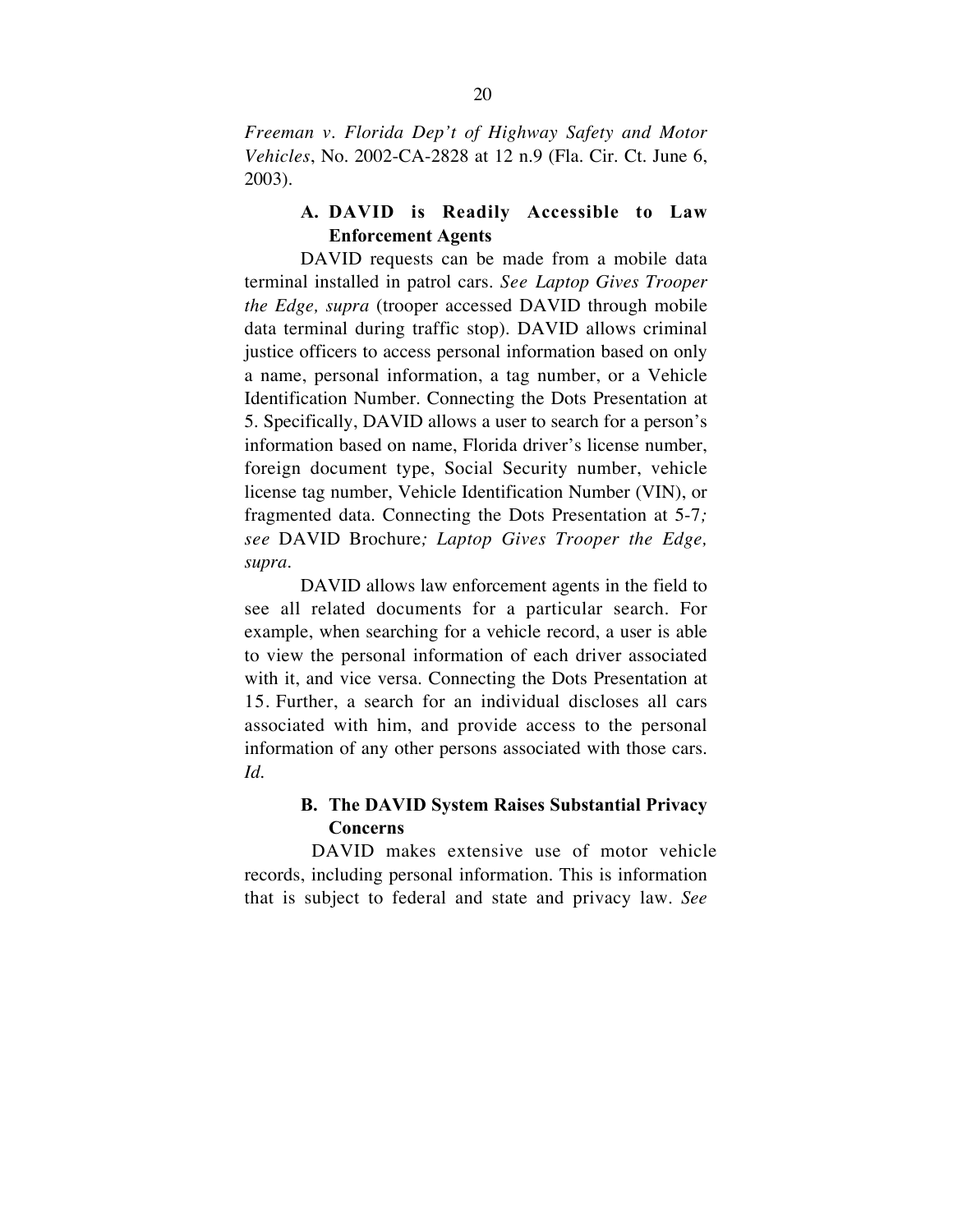Driver's Privacy Protection Act of 1994, 18 U.S.C. §§ 2721- 2725; Fla. Stat. § 119.07(3)(aa) (2002). The Court expressly upheld the Driver's Privacy Protection Act in response to a challenge brought on federalism grounds. *Reno v. Condon*, 528 U.S. 141 (2000). Now it appears that the state of Florida will make this information available in real time to law enforcement officers on the street. Given the range of government agencies that may soon have access to DAVID, there is every reason to believe that law enforcement officers will access the DAVID system during routine steps of individuals unrelated to violations of motor vehicle laws.

# IV. Transportation Workers Identification Credential (TWIC)

Government access to personal information in the context of a police stop will also be facilitated by the recent establishment of new systems of identification, such as the Transportation Workers Identification Credential ("TWIC"). TWIC was established run by the Transportation Security Administration ("TSA"). Aviation and Transportation Security Act of 2001, 49 U.S.C. § 114, 44903(g); Maritime Transportation Security Act, 46 U.S.C. § 70105; Transportation Worker Identification Credentialing (TWIC) System, 68 Fed. Reg. 49496, 49508 (Aug. 18, 2003); Transportation Safety Administration, *Transportation Worker Identification Credential (TWIC) Stakeholder Brief* at 3 (July 2003) (on file with EPIC) [hereinafter "TWIC Stakeholder Brief"].

TWIC is an identification card that is issued to transportation workers, authorized visitors, and all other persons requiring unescorted access to transportation infrastructure secure areas. 68 Fed. Reg. at 49508.Those seeking access to certain areas of airports, rail facilities, port facilities, port headquarters, and pipelines will require the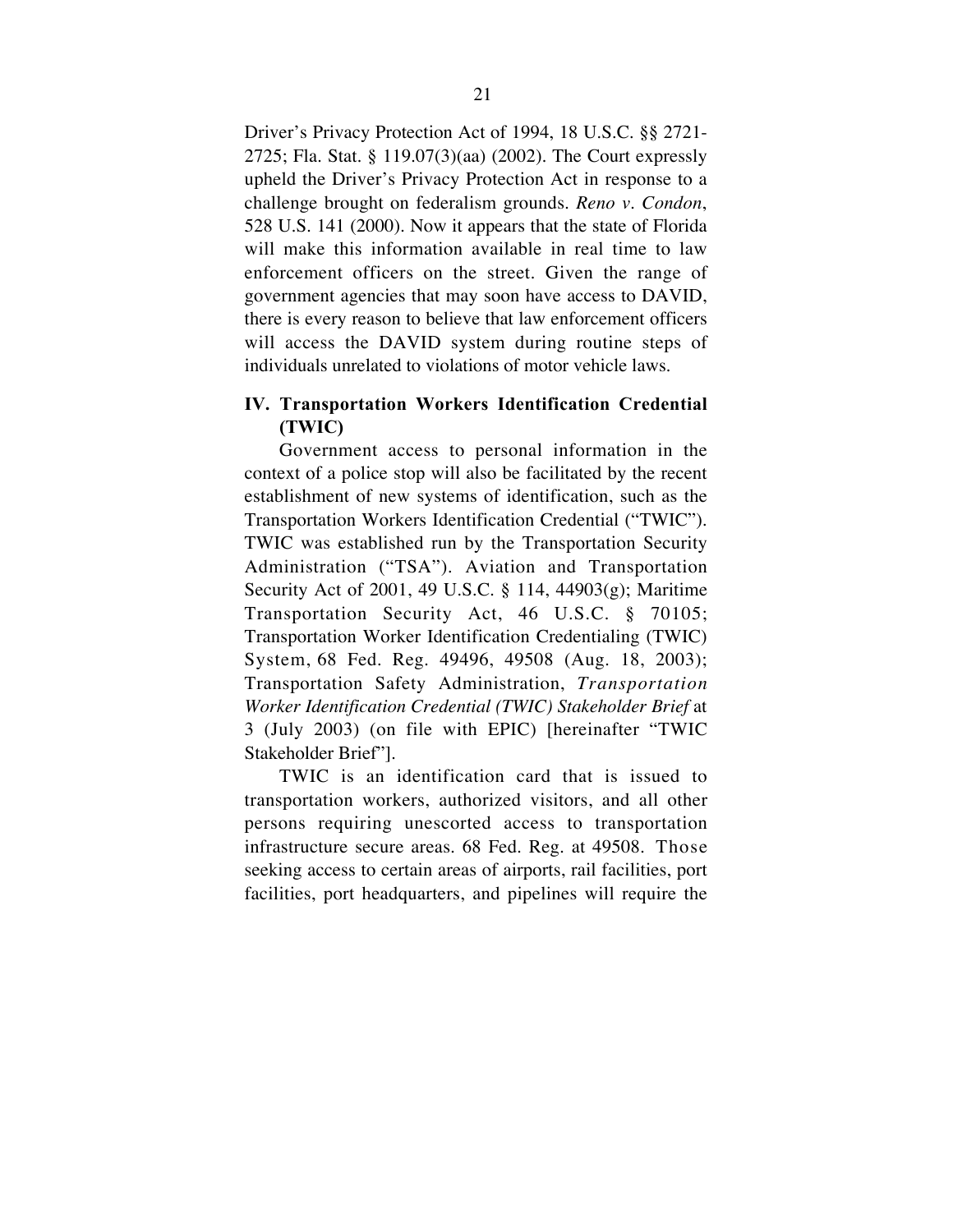TWIC card to enter. A central TWIC database, run by TSA, stores personal information and validate a person's eligibility to enter these areas. TWIC Stakeholder Brief, *supra*. The central TWIC database will also run background checks and check a person's identity against other national "watch list" threat-intelligence databases. *Security Credentials for Port Personnel Before the House Committee on Transportation and Infrastructure, Subcommittee on Coast Guard and Maritime Transportation,* 107th Cong. (Feb. 13, 2002) (statement of Rear Admiral James Underwood); TWIC Stakeholder Brief*, supra,* at 10-11. Persons required to have TWIC identification cards will include foreign merchant mariners and foreign truck drivers. *Id*. TWIC stores data on an identification card carried by each transportation employee. *Id*.

These cards are required for entry through Access Control Points, which grant access to certain areas by matching the data stored on the card with data stored at the central TSA data center. *Id*. Access Control Points include vehicle gates, truck lanes, personnel turnstiles, building doors, and pedestrian entrances. *Id*.

The pilot project implementation of the TWIC database contains the following data elements:

Name Address Phone Number Social Security Number Date of Birth Place of Birth Administrative Identification Code Unique Card Serial Number Systems Identification Code Company/Organization Affiliation Issue Date Biometric data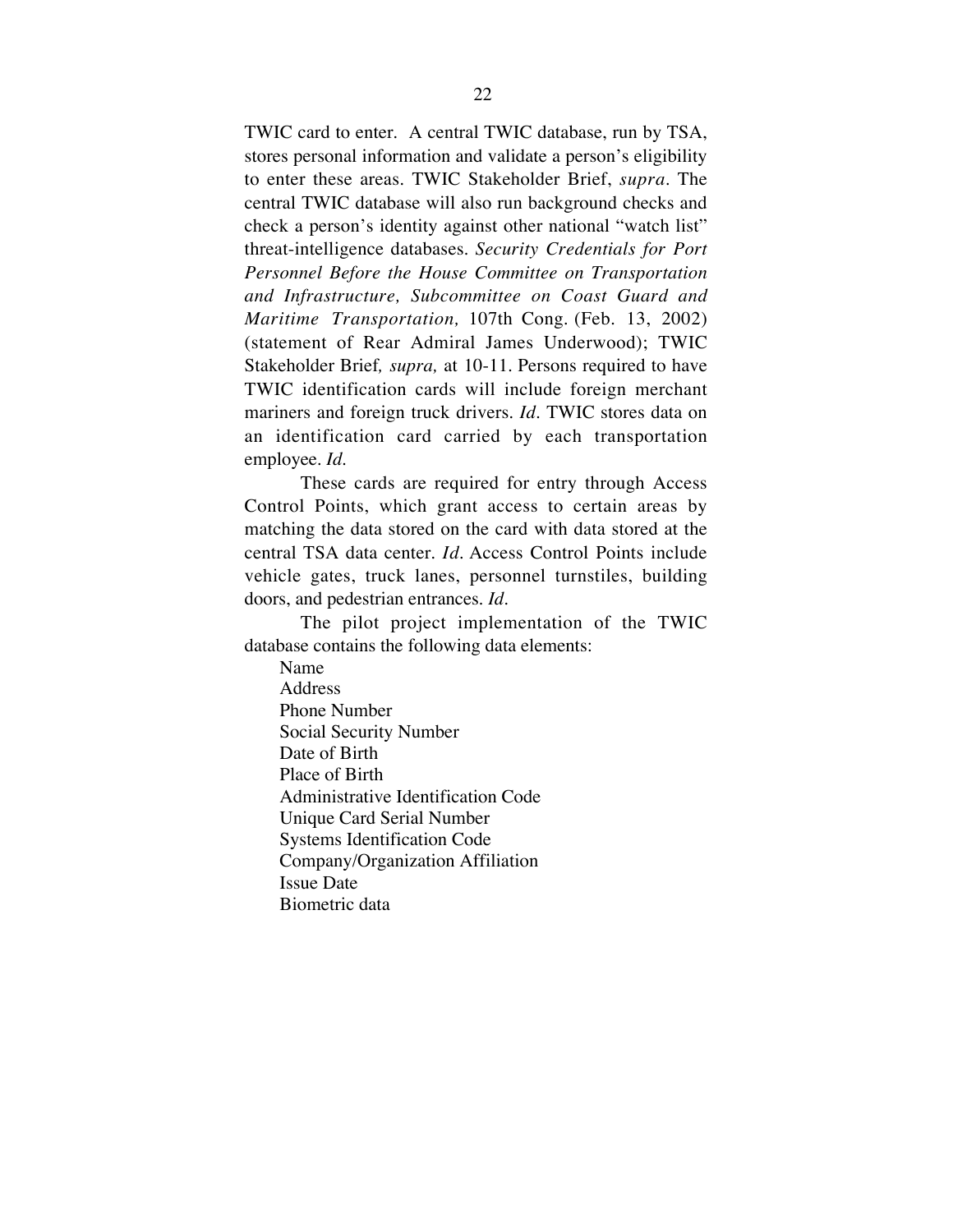Photographic data Access Level Information Expiration Date

68 Fed. Reg. at 49508.

This data is stored at Regional Database and Issuance centers and a centralized TSA data center. TWIC Stakeholder Brief, *supra*, at 10-11. The central TSA data center matches individuals against persons appearing in national "watch list" database, and revokes access to all TWIC facilities from such persons. *Id*. at 12.

It is clearly anticipated that the TWIC record system will be made available to police officers on the street.<sup>25</sup> Moreover, the TWIC identification card, since it will be widely used by individuals in the transportation industry, could easily be the document that police would request in routine stops.

#### V. US-VISIT System

The most elaborate system of identification in the United States is currently being developed by the Department of Homeland Security ("DHS"). The United States Visitor and Immigrant Status Indicator Technology ("US-VISIT") is an integrated government-wide program intended to improve

 $25$  According to the federal regulations, data within the TWIC database will be made available to "the appropriate Federal, State, local, . . . foreign, or international agency responsible for investigating, prosecuting, enforcing, or implementing a statute, rule, regulation, or order, where TSA becomes aware of an indication of a violation or potential violation of civil or criminal law or regulation . . . a Federal, State, local, . . . foreign, or international agency, where such agency has requested information relevant or necessary for the hiring or retention of an individual as an employee or a contractor . . . [and] international and foreign governmental authorities in accordance with law and formal or informal international agreement . . . " 68 Fed. Reg. at 49508.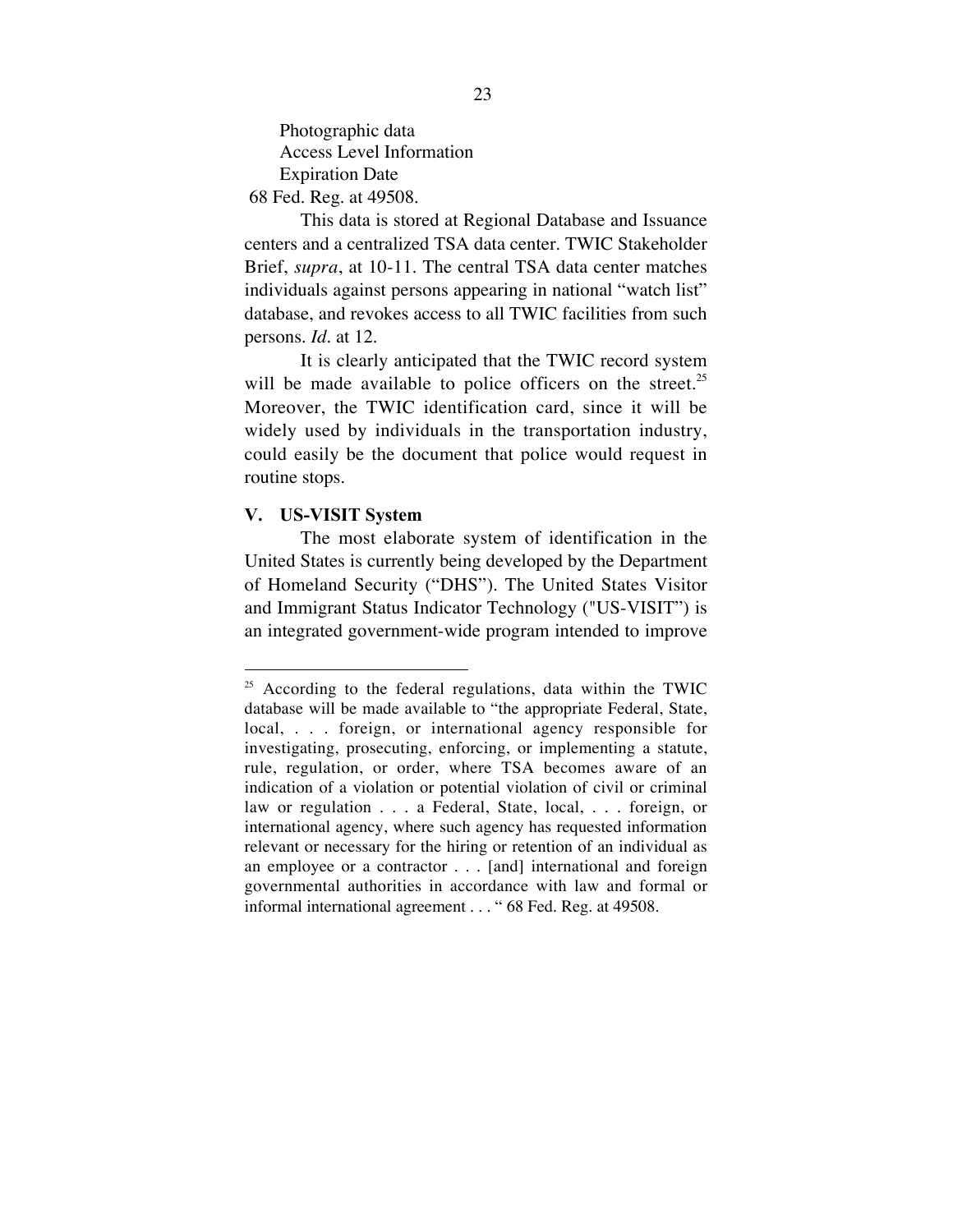the nation's capacity for collecting information on foreign nationals who travel to the United States, as well as control the pre-entry, entry, status, and exit of these travelers. General Accounting Office, *Homeland Security: Risks Facing Key Border and Transportation Security Program Need to be Addressed, GAO-03-1083 (Sept. 2003)* at 1.<sup>26</sup>

Congress initially directed the Attorney General to develop an automated entry and exit control system to collect records of arrival and departure from every foreign visitor entering and leaving the United States in Section 110 of the Illegal Immigration Reform and Immigrant Responsibility Act of 1996 ("IIRIRA"). Pub. L. No. 104-208, 110 Stat. 3009-546 (1996) (codified as amended at 8 U.S.C. § 1221 (1996)). Congress later amended and replaced Section 110 of IIRIRA with the Immigration and Naturalization Service Data Management Improvement Act ("DMIA") of 2000. Pub. L. No. 106-215, 114 Stat. 337 (2000) (codified as amended at 8 U.S.C. § 1365a (2000)). The DMIA directed the integration of existing Department of Justice and Department of State electronic foreign visitor arrival and departure databases, including those created at ports of entry and at consular offices. 8 U.S.C. § 1635a(b)(2).

The Uniting and Strengthening America by Providing Appropriate Tools to Intercept and Obstruct Terrorism Act of 2001 ("USA PATRIOT Act") and the Enhanced Border Security and Visa Entry Reform Act have significantly expanded the operation of the US-VISIT system. In the USA PATRIOT Act, Congress imposed a requirement for "speed" in the program's implementation and mandated that the DHS be consulted with respect to the establishment of the integrated entry and exit program. 8 U.S.C. § 1635a. The

 <sup>26</sup> *Available at* http://www.gao.gov/new.items/d031083.pdf (last visited Nov. 24, 2003).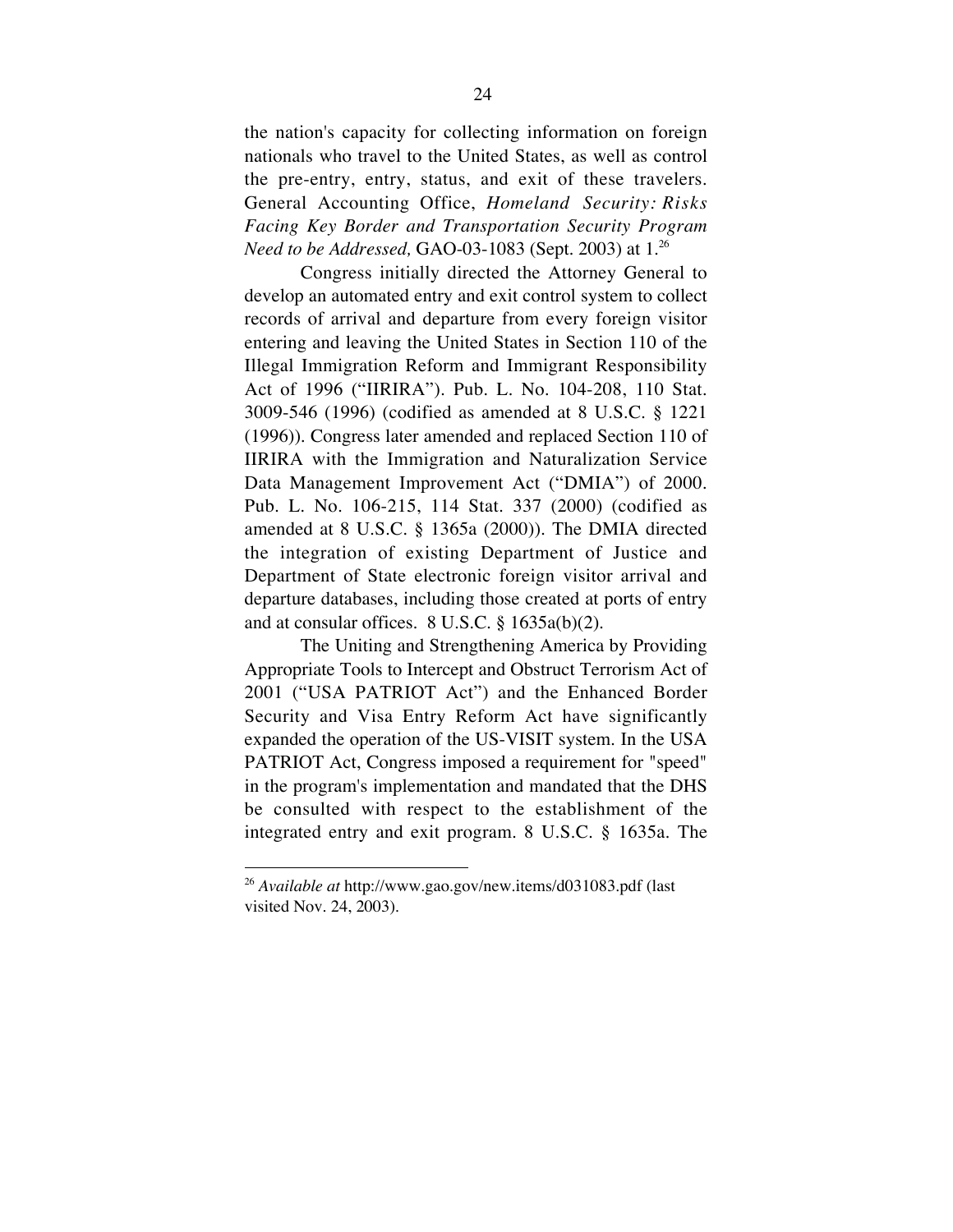USA PATRIOT Act introduced the concept of biometrics to establish a technology standard that would be used in the development of the US-VISIT the System. Dep't of Homeland Security, *US-VISIT Q&As: Background Information*. 27

The Enhanced Border Security Act ("EBSA") seeks to fully integrate all databases and data systems maintained by the Immigration and Naturalization Service that process or contain information on aliens. Enhanced Border Security and Visa Entry Reform Act of 2002, Pub. L. No. 107-173 (2002) (codified as amended at 8 U.S.C. § 1722 (2002)). The EBSA expanded on the USA PATRIOT Act and the DMIA by increasing requirements for US-VISIT's integration, interoperability with other law enforcement and intelligence systems, biometrics, and accessibility. *See* Dep't of Homeland Security, *US-VISIT Q&As: Background Information*, footnote 6. Here Congress specifically mandated the establishment of a database containing the arrival and departure data from machine-readable visas, passports, and other travel and entry documents possessed by aliens. 8 U.S.C. § 1731(a)(2). By October 26, 2004, these travel and entry documents are also to include the use of biometric identifiers in accordance with domestic and international standards organizations. 8 U.S.C. § 1732(b)(1). The EBSA further required all carriers to transmit electronically the information of all visitors and crewmembers arriving and departing the United States by January 1, 2003. Furthermore, the information from the data systems the EBSA describes is to be readily available and easily accessible to any federal law enforcement or intelligence officer responsible for "the

 <sup>27</sup> <sup>A</sup>*vailable at* http://www.dhs.gov/interweb/assetlibrary/ USVISIT\_QnA\_102703.pdf (last visited Nov. 24, 2003).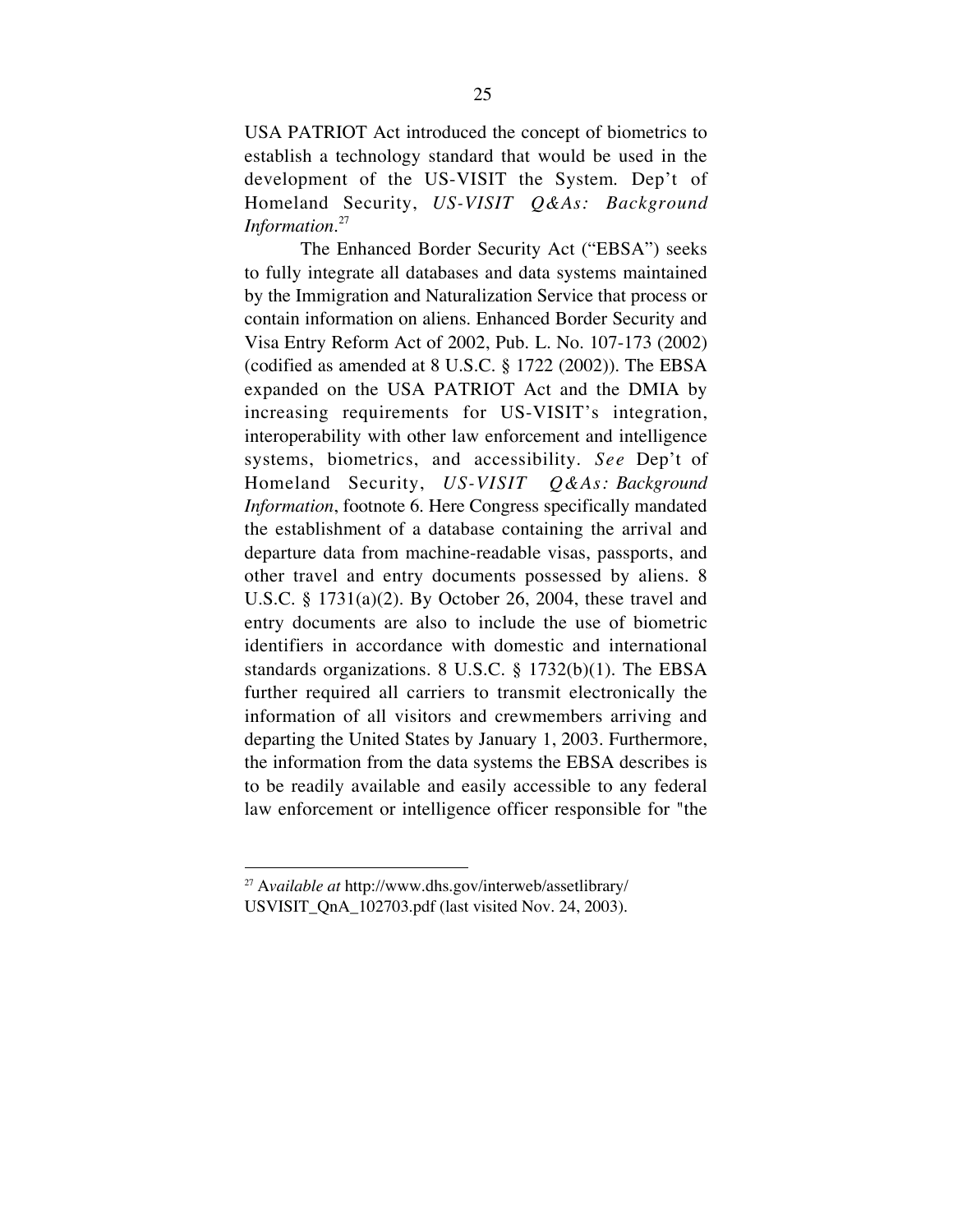investigation or identification of aliens." 8 U.S.C. §  $1722(a)(5)(C)$ .

#### A. Operation of US-VISIT System

Along with integrating various databases containing visitor information, US-VISIT will also scan, collect and use biometric identifiers such as fingerprints along with a digital photograph of the visitor. An inkless fingerprinting system will be used upon entry as U.S. Customs and Border Protection Officers review travel documents at Ports of Entry ("POEs"). As both of the visitor's index fingerprints are captured, a picture of the visitor will also be taken. Press Release, Dep't of Homeland Security, US-VISIT Fact Sheet (Oct. 28, 2003).

US-VISIT will also include the interfacing and integration of over twenty existing systems. One of the existing systems that is to be included in the initial implementation of US-VISIT is the Student Exchange Visitor Information System ("SEVIS"), a system that contains information on foreign students in the United States. GAO Homeland Security Report, footnote 1; Appendix I, 32-32.

Data elements of the US-VISIT system include the information made available through arrival and departure manifests. This information includes complete name, date of birth, citizenship, sex, passport number and country of issuance, country of residence, United States visa number, date, place of issuance (where applicable), alien registration number (where applicable), address while in the United States, and such other information that the Attorney General, in consultations with the Secretaries of State and Treasury, determines necessary for the enforcement of the immigration laws and to protect safety and national security. 8 U.S.C. §  $1221(c)$ .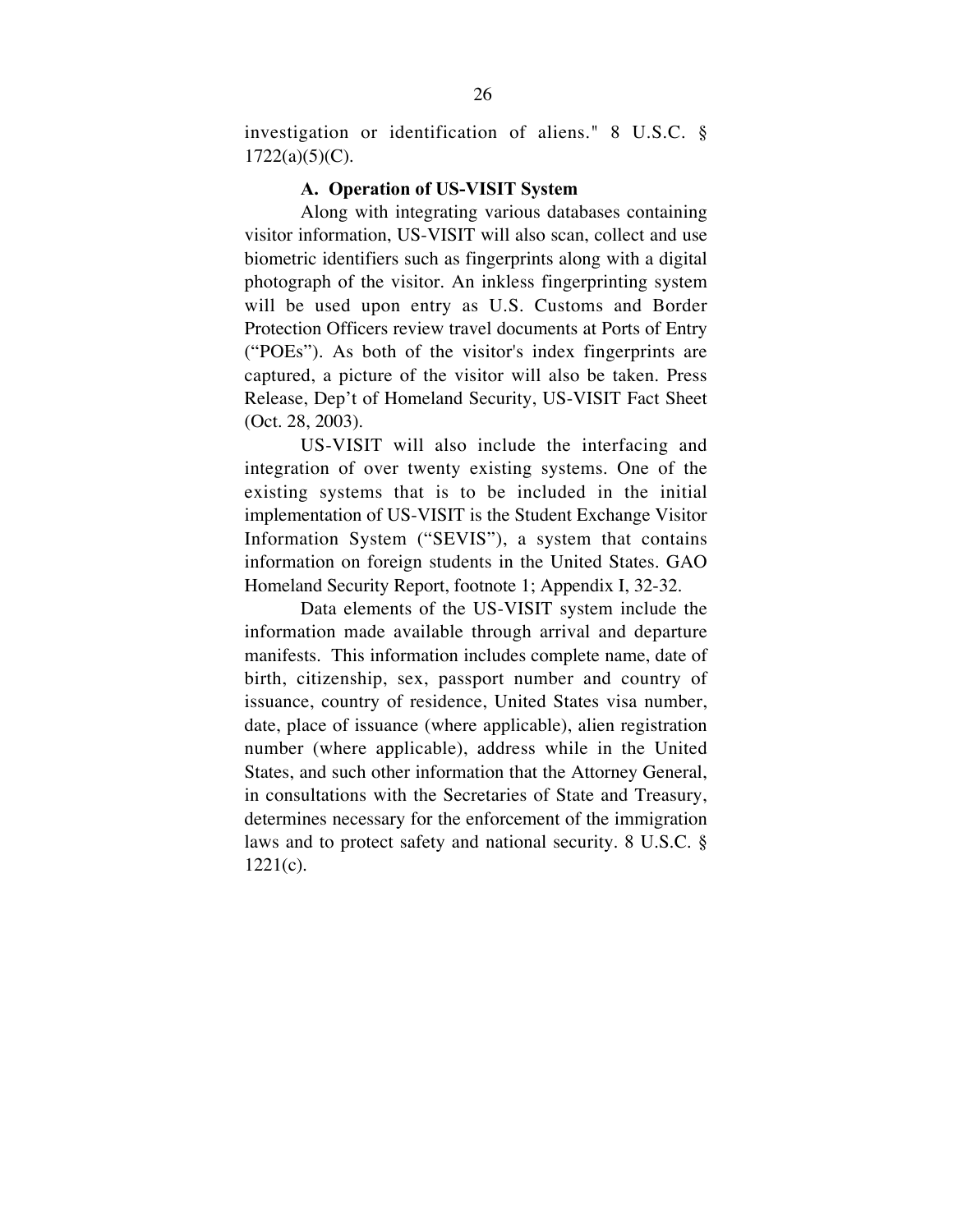The US-VISIT system relies on information provided by visitors traveling to the United States on visas, as opposed to those travelers coming to United States on the Visa Waiver Program ("VWP"). *See* Visa Waiver Permanent Program Act, Pub. L. No. 106-396, 114 Stat. 1637 (2000) (codified as amended at 8 U.S.C. § 1187 (2002)). However, by October 26, 2004, countries in the VWP are required by the USA PATRIOT Act to certify that they will issue their nationals machine-readable passports that incorporate biometric identifiers that comply with the standards established by the International Civil Aviation Organization. Dep't of Homeland Security, *Q&As: Visa Waiver Countries*, footnote 6.

The DHS has stated that the US-VISIT information is to be made available "only to authorized officials and selected law enforcement agencies responsible for ensuring the safety and security of U.S. citizens and foreign visitors." Press Release, Dep't of Homeland Security, DHS Unveils Technology for US-VISIT Entry and Exit Procedures (Oct. 28, 2003). <sup>28</sup> According to DHS, US-VISIT will be available to U.S. Customs and Border Protection Officers at POEs, special agents in the United States Immigration and Customs Enforcement, adjudications staff at U.S. Citizens Immigration Services offices, United States consular offices, and "appropriate federal, state, and local law enforcement personnel." Dep't of Homeland Security, *Q&As: Information Collection & Use* at 3, footnote 6.

However, the USA PATRIOT Act mandates that US-VISIT be able to interface with law enforcement databases to be used by federal law enforcement to identify and detain

 <sup>28</sup> *Available at* http://www.useu.be/Categories/Justice%20and%20 Home%20Affairs/Oct2803USVISIT.html (last visited Nov. 24, 2003).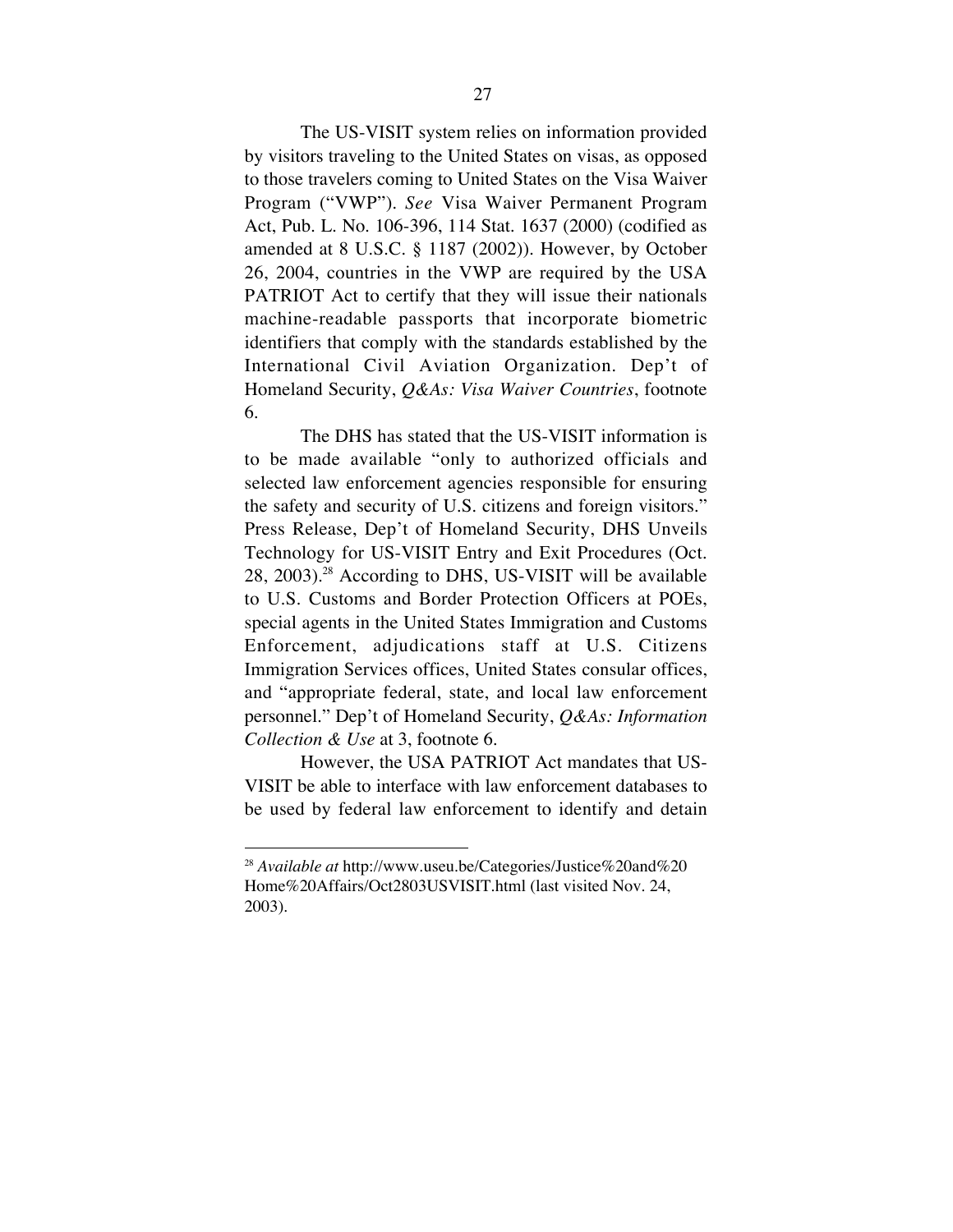individuals who pose a threat to national security. 8 U.S.C. § 1635a note. The USA PATRIOT Act also requires that US-VISIT be accessible to all law enforcement and intelligence officers responsible for investigation and identification of aliens. 8 U.S.C. § 1379 $(3)(C)$ . Under the Aviation and Transportation Security Act, the transmission of manifest information may be shared with other federal agencies, upon request, for the purposes of protecting national security. Aviation and Transportation Security Act, Pub. L. No. 107- 71, 115 Stat. 272 (2001) (codified as amended at 49 U.S.C. § 44909 (c)(2)(F)(5) (2001)).

Moreover, the Data Management Improvement Act of 2000 grants the Attorney General discretion to permit other federal, state, and local law enforcement officials to have access to the data contained in the integrated entry and exit data system for law enforcement purposes. 8 U.S.C. §  $1635a(f)(2)$ .

#### B. Missing Privacy Impact Assessment

The E-Government Act of 2002 requires federal agencies to conduct and publish privacy impact assessments (PIAs) before developing or procuring information technology that will collect or store personal information electronically. Electronic Government Act of 2002, Pub. L. No. 107-347, Title II, 116 Stat. 2910 sec. 208 (2002) (codified as amended at 44 U.S.C. § 3601 note (2003)). However, the DHS has failed to complete the PIA for the US-VISIT program. In the fiscal year 2002 report on expenditure planning for US-VISIT, the GAO made recommendations to the DHS regarding the need to develop this privacy impact assessment and a system security plan. General Accounting Office, *Information Technology: Homeland Security Needs to Improve Entry Exit System Expenditure Planning,* GAO-03- 563 (June 9, 2003). In fiscal year 2003 expenditure plans, the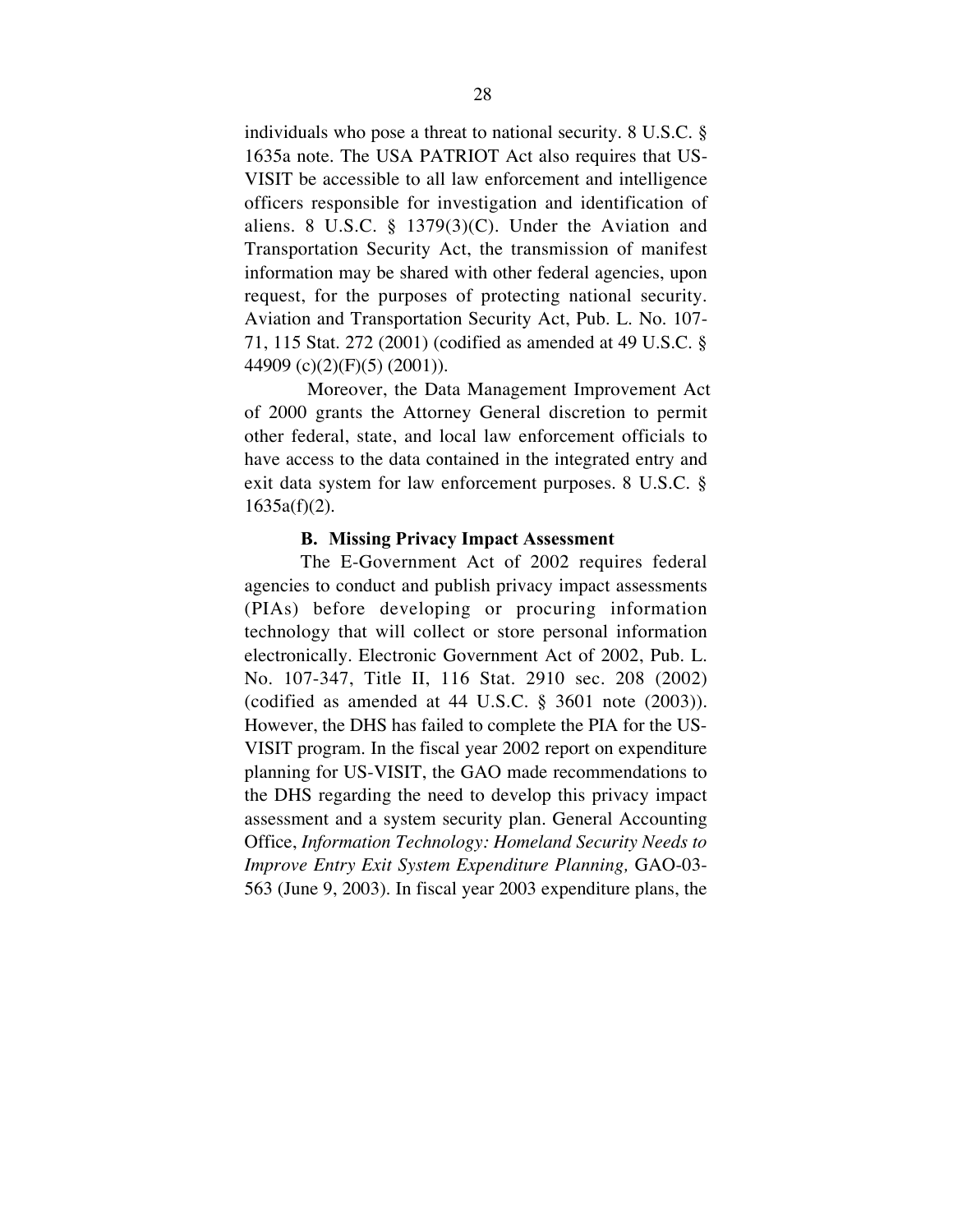GAO reported that the DHS has not yet implemented these recommendations. *See* Press Release, Senate Committee on Governmental Affairs, DHS Violates Privacy Impact Requirements with US VISIT Technology (Dec. 4, 2003).<sup>29</sup>

#### C. Dramatic Expansion of US-VISIT

After unveiling US-VISIT on October 28, 2003, the DHS now plans to implement US-VISIT at United States air and seaports starting January 5, 2004. US-VISIT will be placed at 115 airports and 14 major seaports by early 2004. Land borders will be phased into US-VISIT throughout 2005 and 2006. International Information Programs Press Release, U.S. Dep't of State, *New Entry-Exit System for Visitors to U.S. Will Be Fast and Effective* (Oct. 28, 2003). <sup>30</sup> The US-VISIT program received \$380 million for fiscal year 2003 and has been appropriated \$330 million for fiscal year 2004. Press Release, Dep't of Homeland Security, US-VISIT Fact Sheet (2003), footnote 12.

Coordinated efforts, embodied in several pieces of legislation, to enhance immigration procedures and to develop and implement an integrated entry and exit program at all points of entry in the United States is about to become a reality. US-VISIT will integrate data from a variety of data systems and add biometric identifiers of all visitors to the system, but the scope of use of the information within this collective system is still not clear. Thus far, the DHS has failed to complete a privacy impact assessment. The Attorney General possesses broad discretionary powers to allow law enforcement access to this record system.The expansive

 <sup>29</sup> *Available at* http://www.senate.gov/~gov\_affairs/index.cfm? FuseAction=PressReleases.Detail&Affiliation=R&PressRelease\_id =599&Month=12&Year=2003 (last visited Dec. 12, 2003).

<sup>30</sup> *Available at* http://usinfo.state.gov/topical/pol/terror/texts/ 03102807.htm (last visited Nov. 24, 2003).